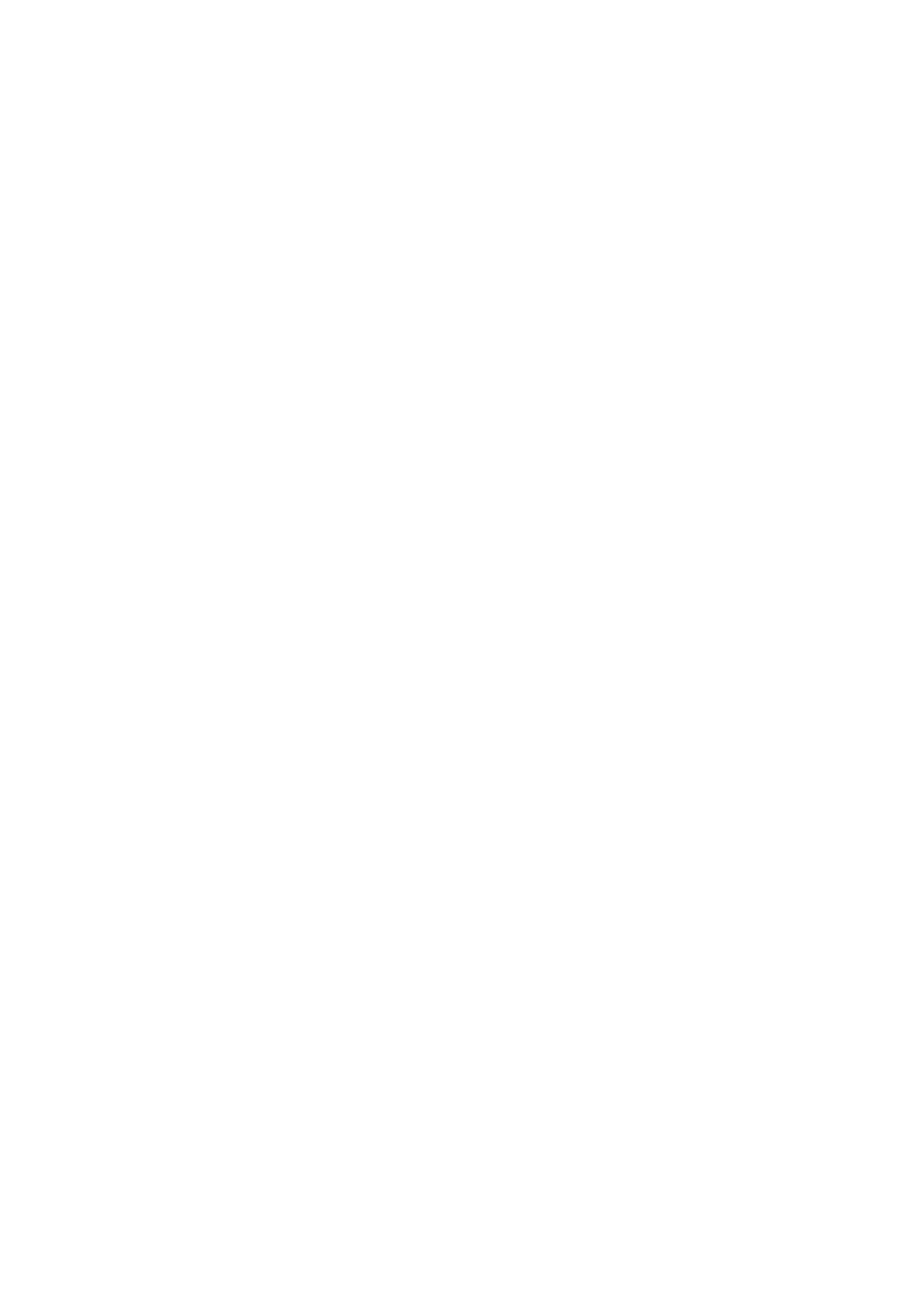An investment company with variable share capital incorporated under the form of a "société anonyme" and subject to the amended Luxembourg law of February 13, 2007 relating to Specialised Investment Funds (the "Law of 2007")

Annual Report, including audited financial statements, as at June 30, 2021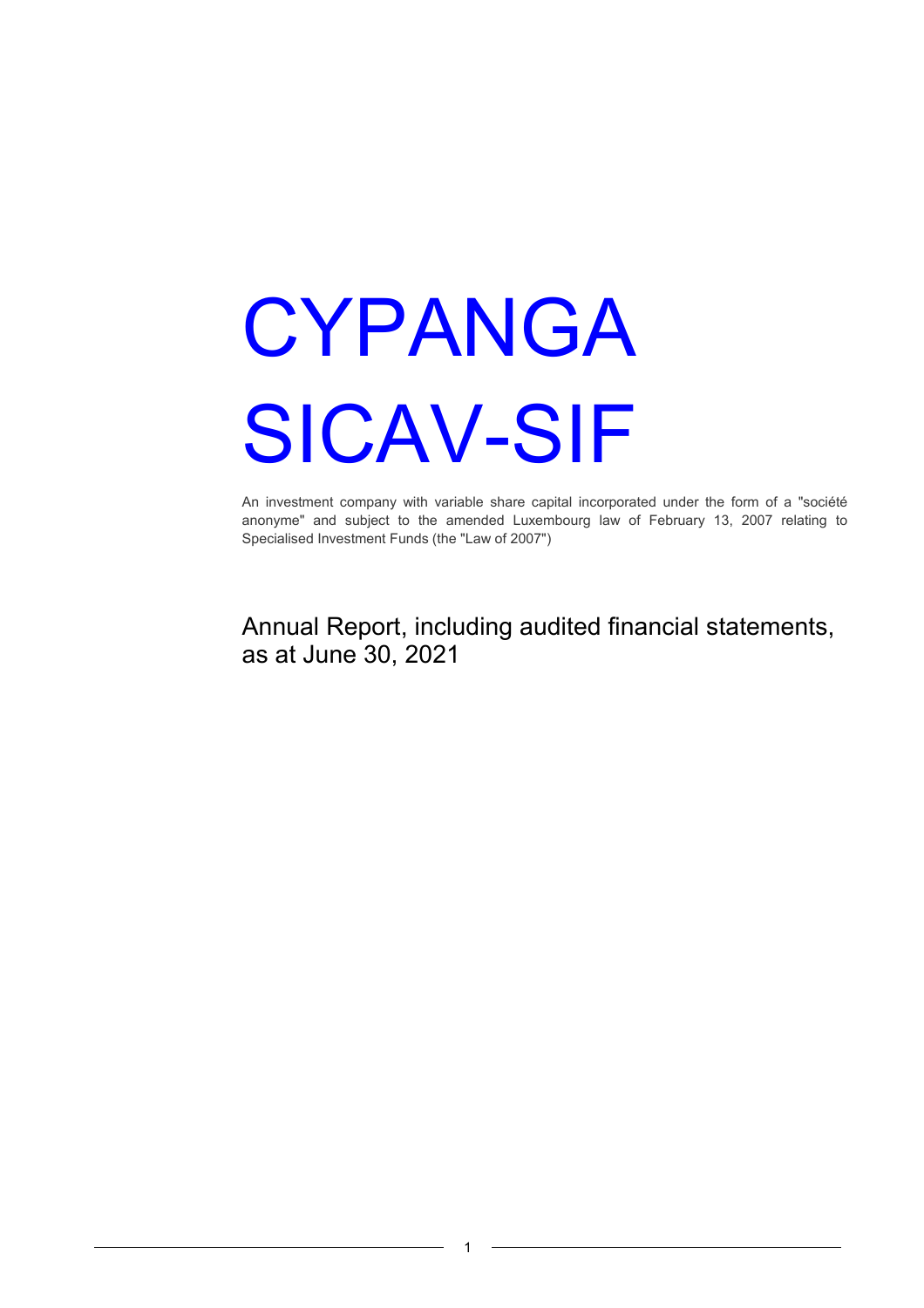Annual Report, including audited financial statements, as at June 30, 2021

No subscription can be received on the basis of financial reports. Subscriptions are only valid if made on the basis of the current prospectus accompanied by the latest annual report, if published thereafter.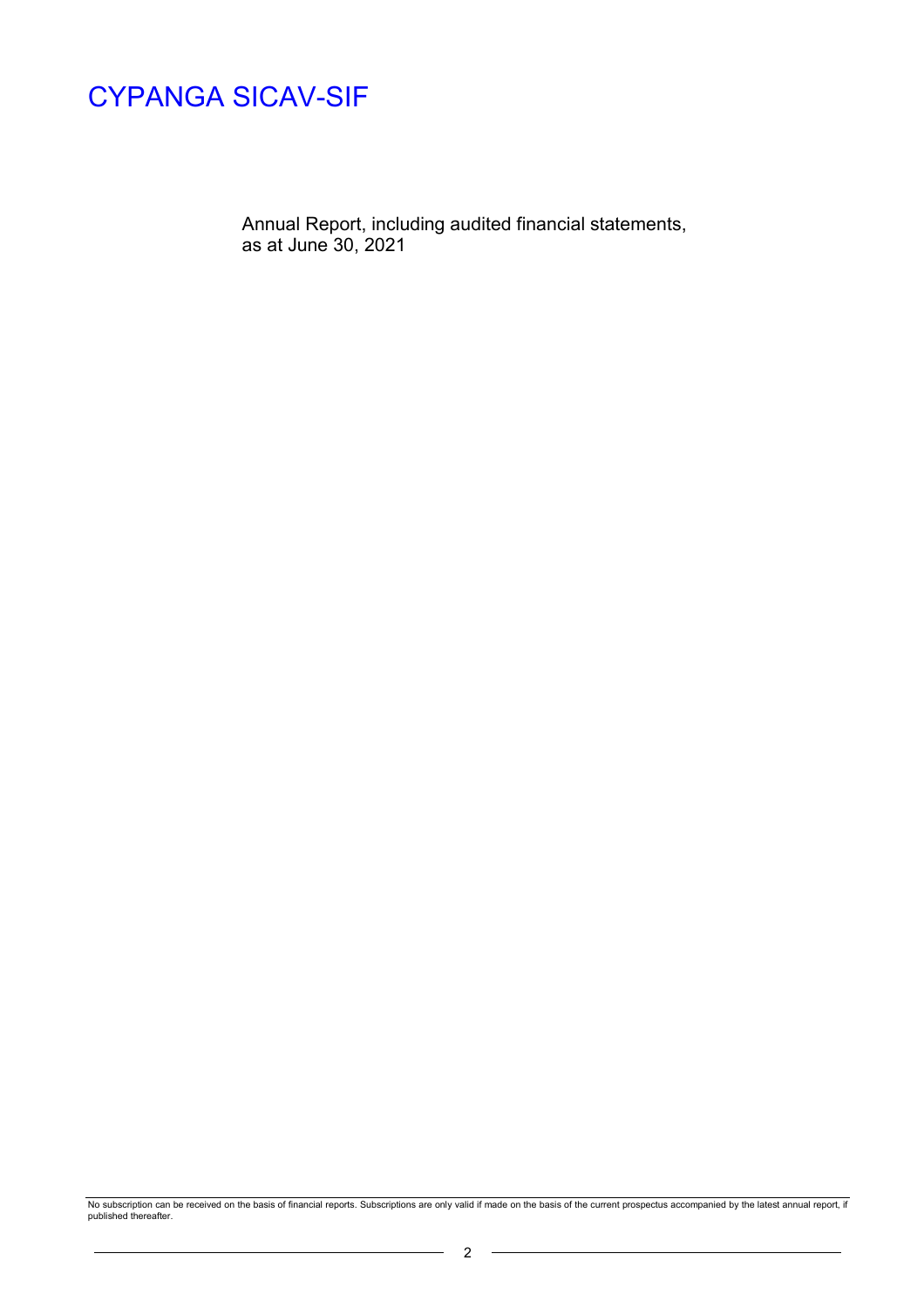### Table of Contents

| Organisation of the SICAV-SIF                                                                                                                             | 4        |
|-----------------------------------------------------------------------------------------------------------------------------------------------------------|----------|
| General Information                                                                                                                                       | 5        |
| Management's report                                                                                                                                       | 6        |
| Independent Auditor's Report                                                                                                                              | 8        |
| <b>Financial Statements</b>                                                                                                                               |          |
| <b>Statement of Net Assets</b>                                                                                                                            | 11       |
| Statement of Operations and Changes in Net Assets                                                                                                         | 12       |
| <b>Statistics</b>                                                                                                                                         | 13       |
| Sub-fund: CYPANGA SICAV-SIF - DIVERSIFIED PORTEOLIO<br>Statement of Investments and Other Net Assets<br>Country and Asset Type Allocations of Investments | 14<br>18 |
| Notes to the Financial Statements                                                                                                                         | 19       |
| Other Information to Shareholders (unaudited)                                                                                                             | 25       |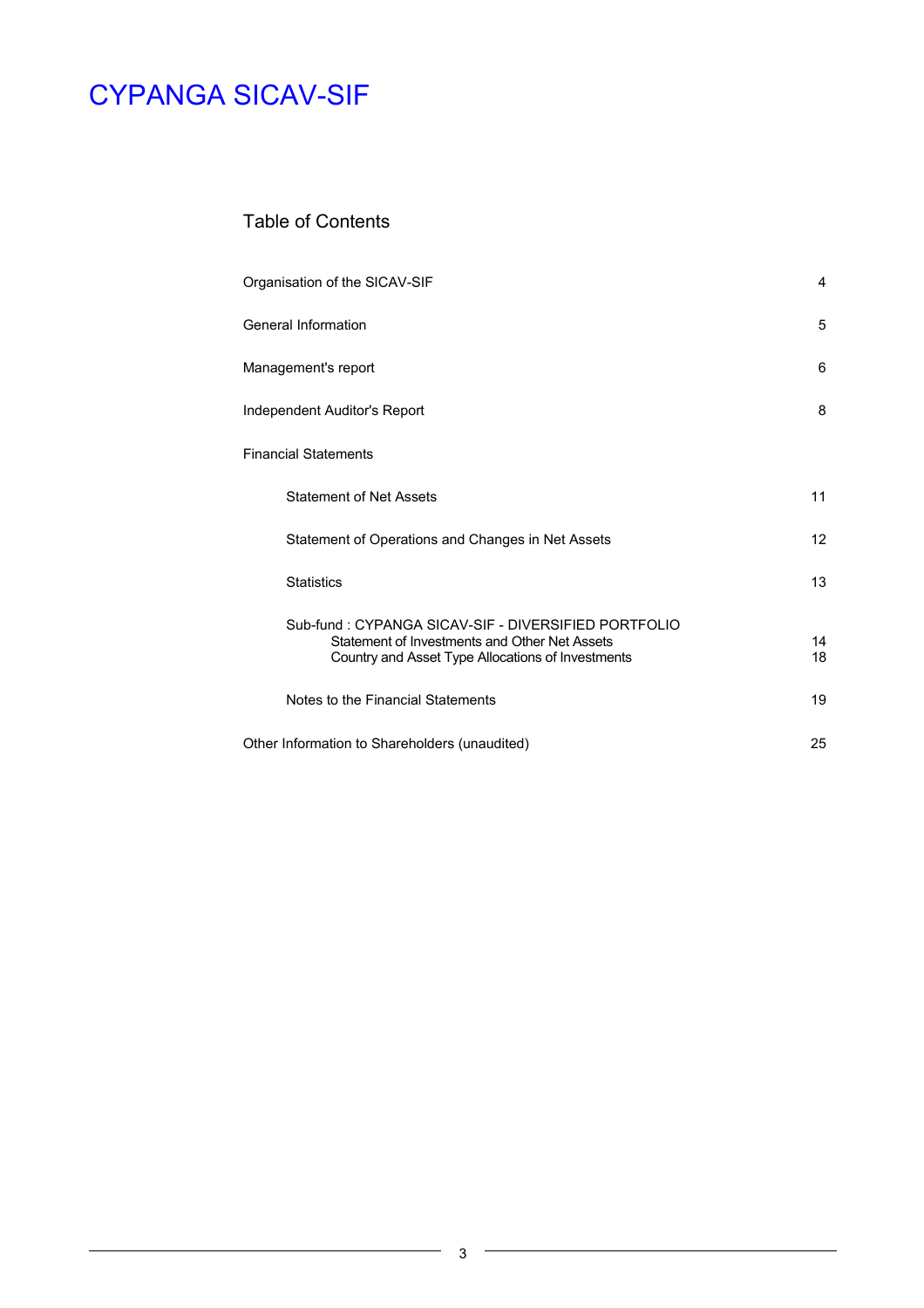## Organisation of the SICAV-SIF

| <b>REGISTERED</b><br><b>OFFICE</b>                                                                                         | 15, avenue J.F. Kennedy, L-1855 Luxembourg, Grand Duchy of Luxembourg                                                                                                              |
|----------------------------------------------------------------------------------------------------------------------------|------------------------------------------------------------------------------------------------------------------------------------------------------------------------------------|
| <b>BOARD OF</b><br><b>DIRECTORS</b>                                                                                        |                                                                                                                                                                                    |
| Chairman                                                                                                                   | Mr Jérôme TORDO, Cypanga Asset Management, 11, rue Pastourelle, F-75003 Paris, France                                                                                              |
| <b>Directors</b>                                                                                                           | Mr Christophe BOURRET, Executive Director, BTW Capital Management, 9-11, rue du Docteur<br>Lancereaux, F-75008 Paris, France (until October 22, 2020)                              |
|                                                                                                                            | Mr Laurent PICHONNIER, Global Finance Consult, 56, rue d'Anvers, L-1130 Luxembourg,<br>Grand Duchy of Luxembourg (since November 9, 2020)                                          |
|                                                                                                                            | Mr Jean-Christophe WICKER, Director, 53, rue de Montaigu, F-78240 Chambourcy, France                                                                                               |
|                                                                                                                            | Mr Ludovic SARDA, Director, 10, rue de Richelieu, F-75001 Paris, France                                                                                                            |
| <b>ALTERNATIVE</b><br><b>INVESTMENT FUND</b><br><b>MANAGER ("AIFM")</b>                                                    | Cypanga<br>Management,<br>11,<br>Pastourelle,<br>F-75003<br>France<br>Asset<br>Paris,<br>rue<br>(since February 1, 2021)                                                           |
| <b>INVESTMENT</b><br><b>ADVISOR</b>                                                                                        | CYPANGA, 9-11, rue du Docteur Lancereaux, F-75001 Paris, France, for the following<br>sub-fund:<br>CYPANGA SICAV-SIF - DIVERSIFIED PORTFOLIO (until January 31, 2021)<br>$\bullet$ |
| <b>DEPOSITARY BANK</b>                                                                                                     | Pictet & Cie (Europe) S.A., 15A, avenue J.F. Kennedy, L-1855 Luxembourg, Grand Duchy of<br>Luxembourg                                                                              |
| <b>CENTRAL</b><br>ADMINISTRATION,<br>DOMICILIARY,<br><b>REGISTRAR AND</b><br><b>TRANSFER AGENT,</b><br><b>PAYING AGENT</b> | FundPartner Solutions (Europe) S.A., 15, avenue J.F. Kennedy, L-1855 Luxembourg, Grand<br>Duchy of Luxembourg                                                                      |
| <b>INDEPENDENT</b><br><b>AUTHORIZED</b><br><b>AUDITOR</b>                                                                  | Ernst & Young S.A., 35E, avenue J.F. Kennedy, L-1855 Luxembourg, Grand Duchy of<br>Luxembourg                                                                                      |
| <b>STRUCTURATION</b><br><b>AND</b><br><b>COORDINATION</b>                                                                  | Global Finance Consult Sàrl, 56, rue d'Anvers, L-1130 Luxembourg, Grand Duchy of<br>Luxembourg                                                                                     |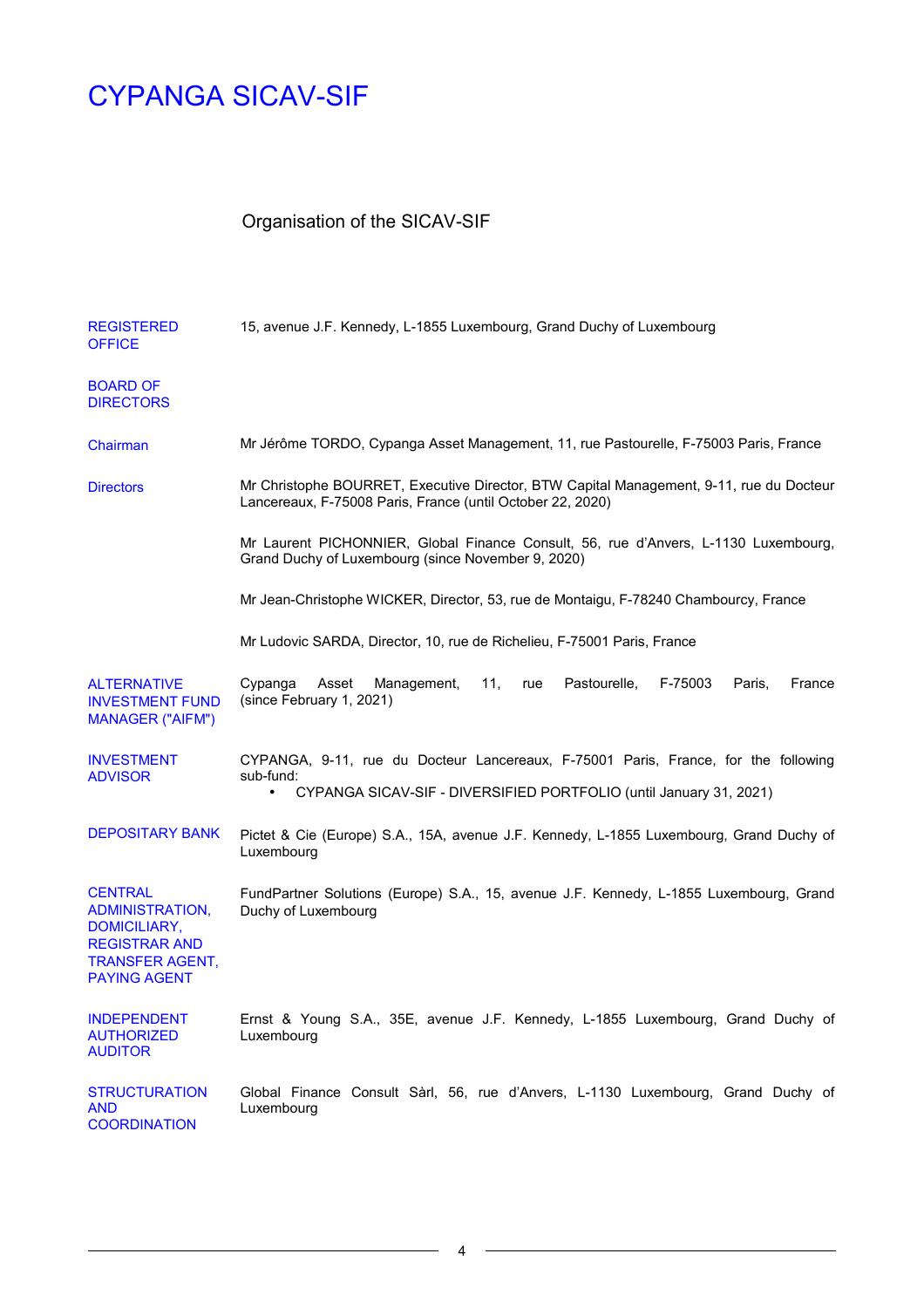### General Information

CYPANGA SICAV-SIF (the "SICAV-SIF")'s fiscal year ends on June 30 of each year.

The SICAV-SIF produces an annual report, containing a summary of each sub-fund's holdings and their market values, within 6 months of the date to which such holdings are calculated.

The annual audited financial report of the SICAV-SIF includes separate information on each of the sub-funds expressed in their respective Reference Currency and consolidated accounts for the SICAV-SIF are expressed in the Reference Currency of the SICAV-SIF for the annual report.

Shareholders will be informed in due time of all specific amendments or decisions impacting the SICAV-SIF, notice to the Shareholders will be sent by registered mail to all the Shareholders.

The Net Asset Value ("NAV"), the subscription price and the redemption price for the Shares will be available at any time during business hours at the SICAV-SIF's registered office.

Any amendments to the Articles will be published in the "Recueil électronique des sociétés et associations".

Notices to the Shareholders will be sent by registered mail to the Shareholders.

The following documents may be consulted at the registered office of the SICAV-SIF:

- the Issue Document of the SICAV-SIF;
- the subscription form of the SICAV-SIF;
- a copy of the Articles;
- the agreement between the Depositary Bank and the SICAV-SIF;
- the agreement between the Central Administration and the SICAV-SIF;
- the Investment Advisory Agreements between the Investment Advisors and the SICAV-SIF;
- the Alternative Investment Fund Manager services agreement between the AIFM and the SICAV-SIF;
- the annual audited financial report of the SICAV-SIF.

A copy of the Issue Document, the most recent financial statements and the Articles may be obtained free of charge upon request at the registered office of the SICAV-SIF.

A detailed schedule of changes in the securities portfolios for all the sub-funds for the year ended June 30, 2021, is available free of charge upon request at the registered office of the SICAV-SIF and from the representative in each country in which the SICAV-SIF is authorised for distribution.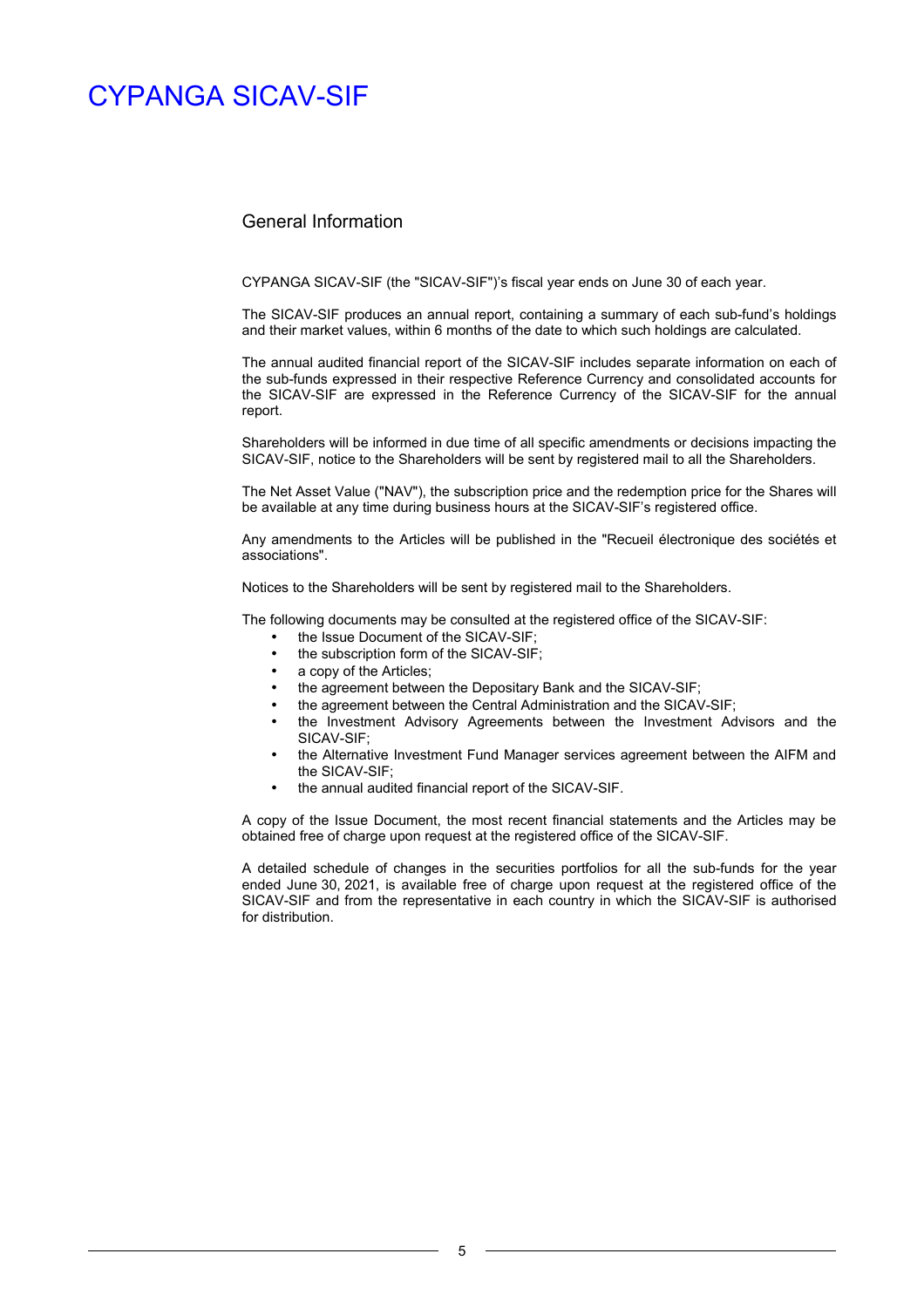#### Management's report

#### **CYPANGA SICAV-SIF - DIVERSIFIED PORTFOLIO**

#### **Market review**

CYPANGA SICAV-SIF - DIVERSIFIED PORTFOLIO ("CSSDP") was launched on October 14, 2011. Over its tenth financial year (2020/06/30 to 2021/06/30), CSSDP has experienced an environment characterised by a sharp rebound in European equities, after the COVID-19 crisis, with a performance of +25.7% for the DJ Euro Stoxx 50 index over that period.

The long-term yields of European government bonds have stayed low over the period, finishing the month of June 2021 in negative territory at -0.21% for the Eurozone Generic Government Bond 10 Year, versus -0.45% one year ago. On the shorter part of the yield curve, interest rates have also remained stable, the Euribor 3M staying in negative territory with a yield of -0.54% at the end of June 2021, a level similar to the -0.42% witnessed one year ago.

Regarding the USD against the EUR, the parity has decreased by -5.9% over the last year with a cross of 1.19 \$/€ at the end of June 2021 vs 1.12 at the end of June 2020.

#### **Sub-fund evolution**

In this environment CSSDP has maintained a very cautious investment strategy over the period, targeting first and foremost to protect the capital of its shareholders. The bulk of the assets has been invested in absolute return and cash/IG strategies whereas exposure to equity markets has been maintained around 30% of the portfolio.



You will find below the evolution of the asset allocation during the last 12 months.

*Past performance is not an indicator of current or future returns.*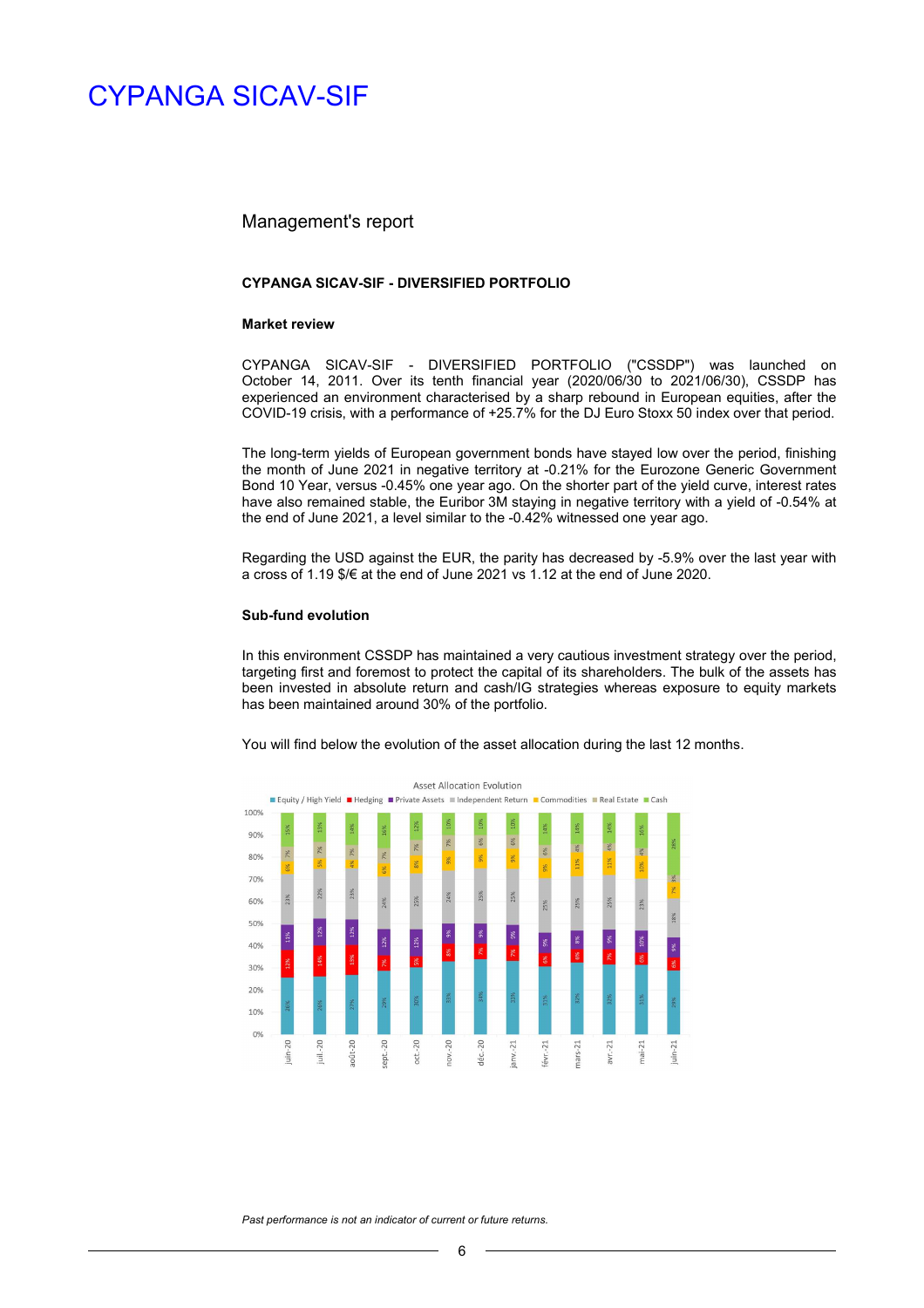### Management's report (continued)

The net performance of the different class of shares are:

| Class           | Currency   | Period                                   | Performance |
|-----------------|------------|------------------------------------------|-------------|
| A               | <b>EUR</b> | from June 30, 2020 to June 30, 2021      | $+15.10%$   |
| B               | <b>EUR</b> | from June 30, 2020 to June 30, 2021      | $+14.53%$   |
| C.              | <b>USD</b> | from June 30, 2020 to June 30, 2021      | $+15.36%$   |
| E               | <b>FUR</b> | from June 30, 2020 to June 30, 2021      | $+14.53%$   |
| $\overline{z}$  | <b>EUR</b> | from September 30, 2020 to June 30, 2021 | $+17.12%$   |
| PA <sub>3</sub> | <b>EUR</b> | from September 30, 2020 to June 30, 2021 | $+20.37%$   |
| PB <sub>3</sub> | <b>EUR</b> | from September 30, 2020 to June 30, 2021 | +19.79%     |
| PC <sub>3</sub> | <b>USD</b> | from September 30, 2020 to June 30, 2021 | +20.65%     |

#### **Voting Policy**

In accordance with our voting policy, we did not cast any votes during the past year.

#### **Significant post year-end events**

There are no significant post year-end events for the fund.

#### **Outlook**

We are approaching the second half of the year with great caution due to the very high valuations of certain sectors, the uncertainties surrounding the economic recovery, the return of inflation and the possibility of a new wave linked to COVID-19 variants.

Nevertheless, our investment horizon and long-term stability of our assets should enable us to seize attractive opportunities, but we must be particularly demanding when it comes to the required safety margin before investing, which could slow the pace at which we can deploy our capital.

*Past performance is not an indicator of current or future returns.*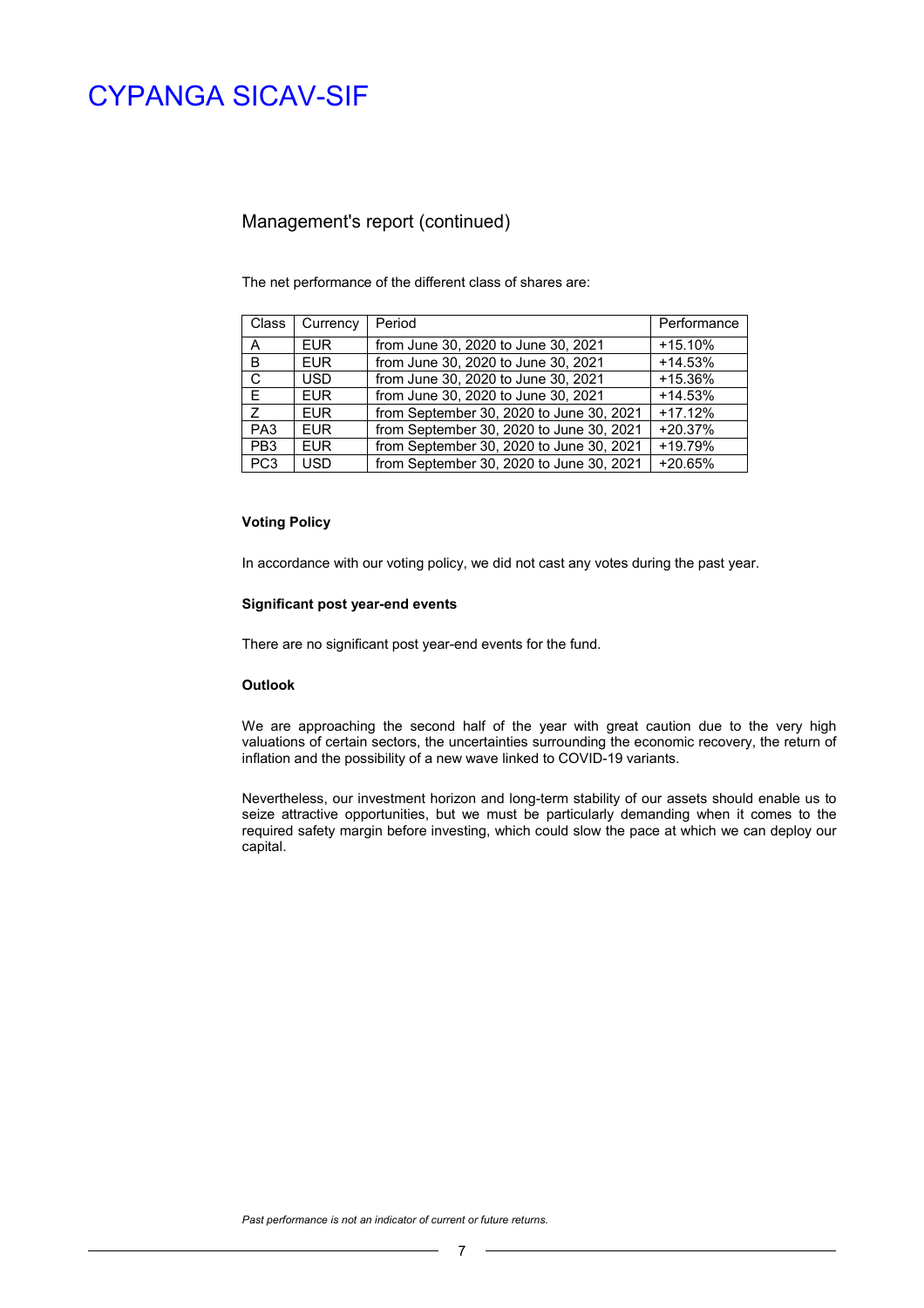

**Ernst & Young Ernst & Young**  Societe anonyme Société anonyme

35E, Avenue John F. Kennedy 35E, Avenue John F. Kennedy L-1855 Luxembourg L-1855 Luxembourg

Tel: +352421241 Tel: +352 42 124 1

www.ey.com/luxembourg www.ey.com/luxembourg

B.P.780 B.P. 780 L-2017 Luxembourg L-2017 Luxembourg

R.C.S. Luxembourg B 47 771 R.C.S. Luxembourg B 47 771 TVA LU 16063074 TVA LU 16063074

### **Independent Auditor's Report Independent Auditor's Report**

To the Shareholders of To the Shareholders of CYPANGA SICAV-SIF CYPANGA SICAV-SIF 15, avenue J.F. Kennedy 15, avenue J.F. Kennedy L-1855 Luxembourg L-1855 Luxembourg

**Opinion Opinion** 

We have audited the financial statements of CYPANGA SICAV-SIF and of its sub-fund (the "Fund"), which We have audited the financial statements of CYPANGA SICAV-SIF and of ils sub-fund (the "Fund"), which comprise the statement of net assets and the statement of investments and other net assets as at June 30, comprise the statement of net asses and the statement of investments and other net assets as at June 30, 2021, and the statement of operations and changes in net assets for the year then ended, and the notes to 2021, and the statement of Operations and changes in net asses for the year then ended, and the notes to the financial statements, including a summary of significant accounting policies.

In our opinion, the accompanying financial statements give <sup>a</sup> true and fair view of the financial position of the ln Our opinion, the accompanying financial statements give a rue and fait view of the financial position of the Fund as at June 30,2021, and of the results of their operations and changes in their net assets for the year Fund as et June 30, 2021, and of the results of their Operations and changes in their net assets for the year then ended in accordance with Luxembourg legal and regulatory requirements relating to the preparation and presentation of the financial statements. and presentation of the financial statements.

#### **Basis for Opinion Basis for Opinion**

We conducted our audit in accordance with the Law of 23 July 2016 on the audit profession (the "Law of 23 July 2016") and with International Standards on Auditing ("ISAs") as adopted for Luxembourg by the "Commission de Surveillance du Secteur Financier" ("CSSF"). Our responsibilities under the Law of "Commission de Surveillance du Secteur Financier" ("CSSF"). Our responsibilities Under the Law of 23 July 2016 and ISAs as adopted for Luxembourg by the CSSF are further described in the « responsibilities of the "réviseur d'entreprises agréé" for the audit of the financial statements » section of our report. We are also independent of the Fund in accordance with the International Code of Ethics for Professional Accountants, including International Independence Standards, issued by the International Professional Accountants, including International Independence Standards, issued by the International Ethics Standards Board for Accountants ("IESBA Code") as adopted for Luxembourg by the CSSF together Et fics Standards Board for Accountants ("IESBA Code") as adopted for Luxembourg by the CSSF together with the ethical requirements that are relevant to our audit of the financial statements, and have fulfilled our other ethical responsibilities under those ethical requirements. We believe that the audit evidence we have other ethical responsibilities Under those ethical requirements. We believe that the audit evidence we have obtained is sufficient and appropriate to provide <sup>a</sup> basis for our opinion. obtained Is sufficient and appropriate to provide a basis for Our opinion.

#### **Other information Other information**

The Board of Directors of the Fund is responsible for the other information. The other information comprises The Board of Directors of the Fund Is responsible for the other information. The other information comprises the information included in the annual report but does not include the financial statements and our report of the information included in the annuel report but dues not include the financial statements and Our report of the "réviseur d'entreprises agréé" thereon.

Our opinion on the financial statements does not cover the other information and we do not express any form Our opinion on the Financial statements dues not cuver the other information and we do not express any form of assurance conclusion thereon. of assurance conclusion thereon.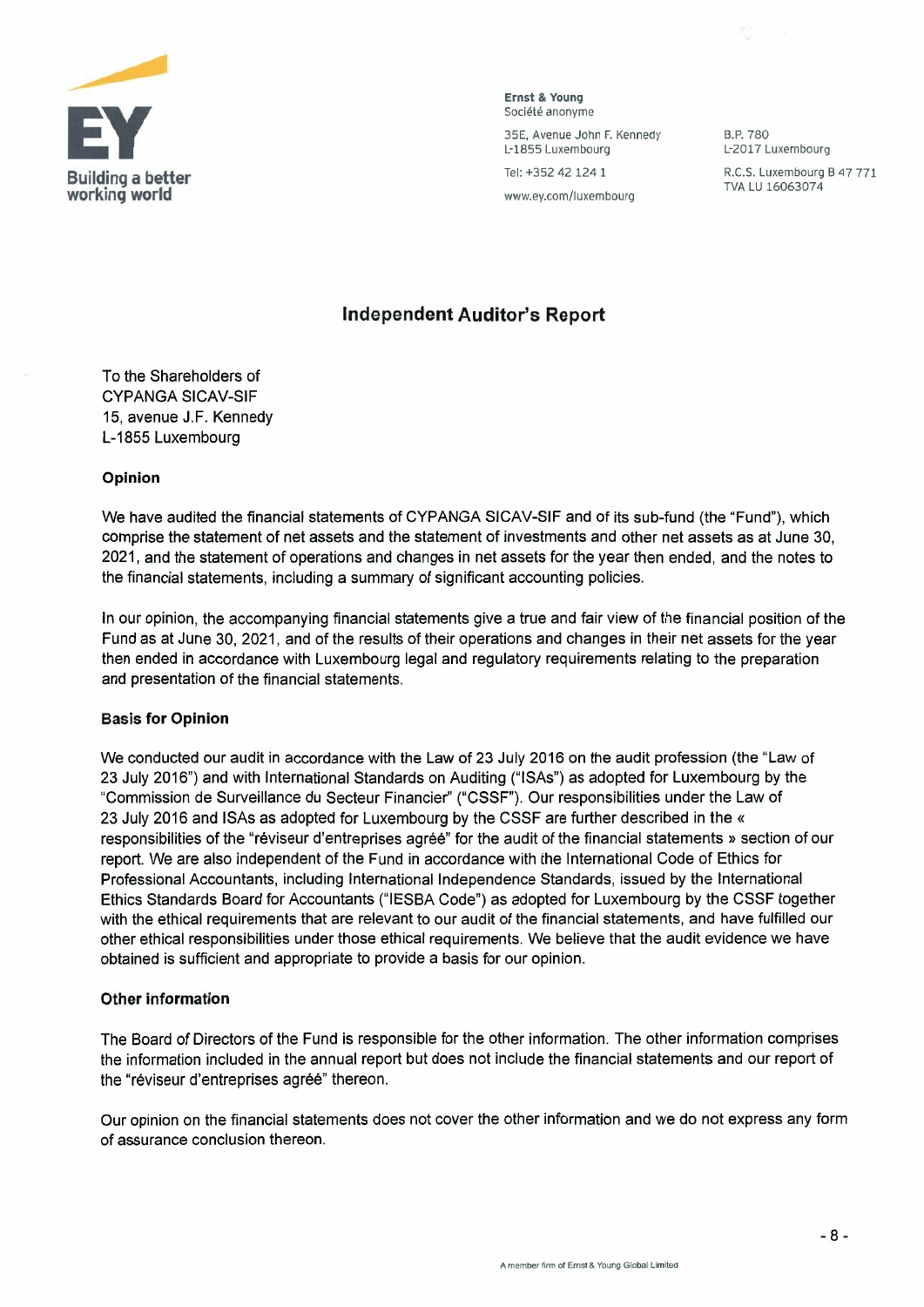

In connection with our audit of the financial statements, our responsibility is to read the other information ln correction with Our audit of the financial statements, Our responsibility Is to lead the other information and, in doing so, consider whether the other information is materially inconsistent with the financial and, in doing se, consider whether the other information Is materially inconsistent with the financial statements or our knowledge obtained in the audit or otherwise appears to be materially misstated. If, based statements or Our knowledge obtained in the audit or otherwise appeau to be materially misstated. If, based on the work we have performed, we conclude that there is <sup>a</sup> material misstatement of this other information, on the work we have performed, we conclude that there Is a material misstatement of this oter information, we are required to report this fact. We have nothing to report in this regard. we are required to report this tact. We have nothing to report in this regard.

### Responsibilities of the Board of Directors of the Fund and of those charged with governance for the financial statements **financial statements**

The Board of Directors of the Fund is responsible for the preparation and fair presentation of these financial The Board of Directors of the Fund Is responsible for the preparation and fait presentation of these financial statements in accordance with Luxembourg legal and regulatory requirements relating to the preparation and statements in accordance with Luxembourg legal and regulatory requirements relating to the preparation and presentation of the financial statements, and for such internal control as the Board of Directors of the Fund presentation of the financial statements, and for such infernal control as the Board of Directors of the Fund determines is necessary to enable the preparation of financial statements that are free from material determines Is necessary to erable the preparation of financial statements that are free rom material misstatement, whether due to fraud or error. misstatement, whether due to fraud or errer.

In preparing the financial statements, the Board of Directors of the Fund is responsible for assessing the In preparing the financial statements, the Board of Directors of the Fund Is responsible for assessing the Fund's and of its sub-fund's ability to continue as <sup>a</sup> going concern, disclosing, as applicable, matters related Fund's and of ils sub-fund's ability to continue as a going concerne, disclosing, as applicable, natters related to going concern and using the going concern basis of accounting unless the Board of Directors of the Fund either intends to liquidate the Fund or its sub-fund or to cease operations, or has no realistic alternative but to do so. to do se.

### Responsibilities of the "réviseur d'entreprises agréé" for the audit of the financial statements

Our objectives are to obtain reasonable assurance about whether the financial statements as <sup>a</sup> whole are Our objectives are to obtain reasonable assurance about whether the financial statements as a whole are free from material misstatement, whether due to fraud or error, and to issue <sup>a</sup> report of the "reviseur free rom material misstatement, whether due to fraud or errer, and to issue a report of the "réviseur d'entreprises agree" that includes our opinion. Reasonable assurance is <sup>a</sup> high level of assurance, but is not d'entreprises agréé" that includes Our opinion. Reasonable assurance Is a high level of assurance, but Is not a guarantee that an audit conducted in accordance with the Law of 23 July 2016 and with ISAs as adopted for Luxembourg by the CSSF will always detect <sup>a</sup> material misstatement when it exists. Misstatements can for Luxembourg by the CSSF Will always detect a material misstatement when It exists. Misstatements car arise from fraud or error and are considered material if, individually or in the aggregate, they could arise rom fraud or errer and are considered material if, individually or in the aggregate, they could reasonably be expected to influence the economic decisions of users taken on the basis of these financial reasonably be expected to influence the economic decisions of users taken on the basis of these financial statements. statements.

As part of an audit in accordance with the Law of <sup>23</sup> July <sup>2016</sup> and with ISAs as adopted for Luxembourg by As part of an audit in accordance with the Law of 23 July 2016 and with ISAs as adopted for Luxembourg by the CSSF, we exercise professional judgment and maintain professional skepticism throughout the audit. We the CSSF, we exercise professional judgment and maintain professional skepticism throughout the audit. We also: also:

- $\bullet$ Identify and assess the risks of material misstatement of the financial statements, whether due to fraud or error, design and perform audit procedures responsive to those risks, and obtain audit evidence that is sufficient and appropriate to provide <sup>a</sup> basis for our opinion. The risk of not detecting <sup>a</sup> material sufficient and appropriate to provide a basis for Our opinion. The risk of not detecting a material misstatement resulting from fraud is higher than for one resulting from error, as fraud may involve misstatement resulting rom fraud Is figer thon for one resulting rom errer, as fraud May if volve collusion, forgery, intentional omissions, misrepresentations, or the override of internal control. collusion, forgery, intentional omissions, misrepresentations, or the override of infernal control.
- • Obtain an understanding of internal control relevant to the audit in order to design audit procedures that Obtain an understanding of infernal control relevant to the audit in arder to design audit procedures that are appropriate in the circumstances, but not for the purpose of expressing an opinion on the are appropriate in the circumstances, but not for the purpose of expressing an opinion on the effectiveness of the Fund's internal control. effectiveness of the Fund's infernal control.
- Evaluate the appropriateness of accounting policies used and the reasonableness of accounting Evaluate the appropriateness of accounting policies used and the reasonableness of accounting estimates and related disclosures made by the Board of Directors of the Fund.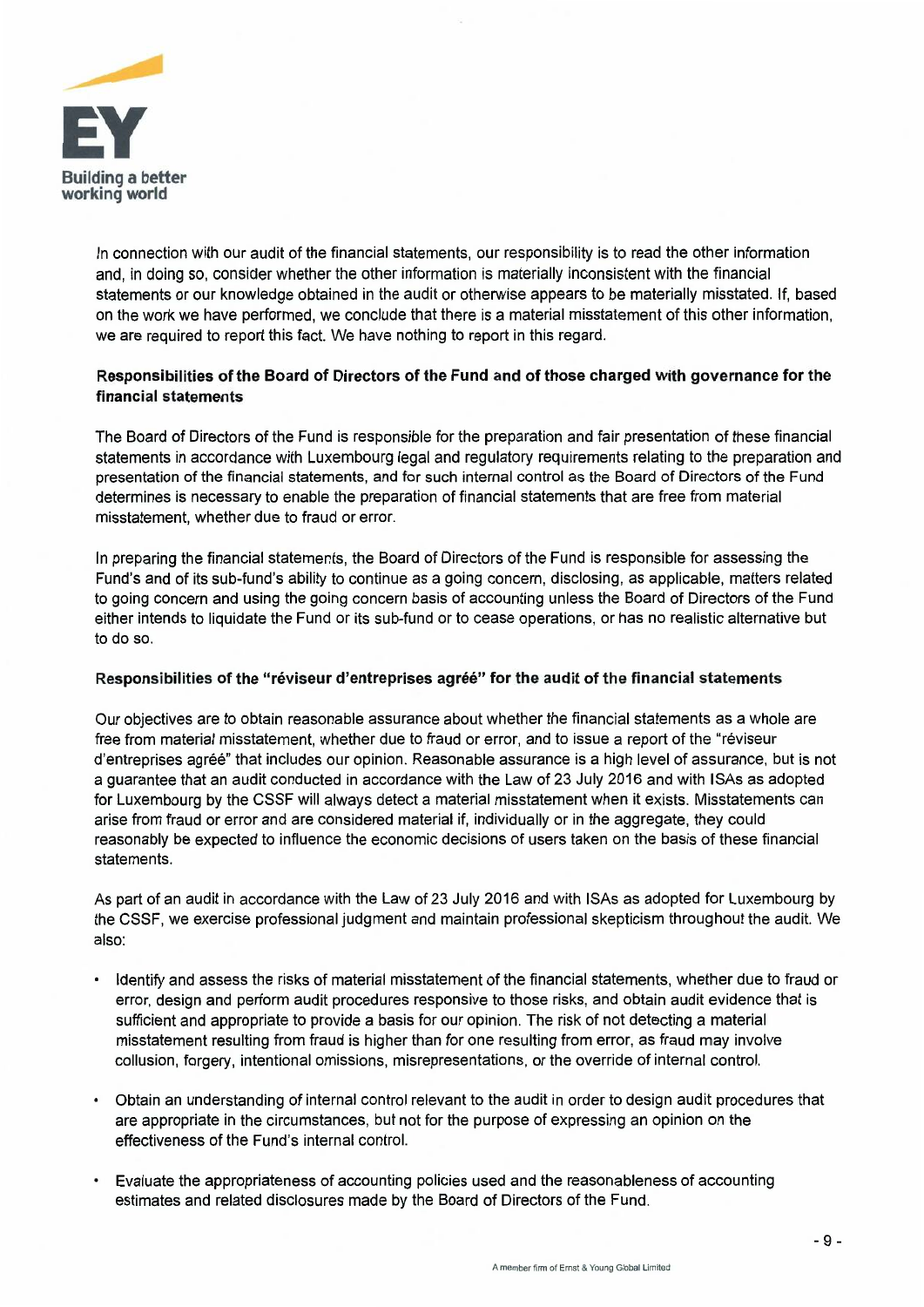

- $\bullet$ Conclude on the appropriateness of the Board of Directors of the Fund's use of the going concern basis of accounting and, based on the audit evidence obtained, whether <sup>a</sup> material uncertainty exists related to of accounting and, based on the audit evidence obtained, whether a material uncertainty exists related to events or conditions that may cast significant doubt on the Fund's or its sub-fund's ability to continue as a going concern. If we conclude that a material uncertainty exists, we are required to draw attention in our report of the "réviseur d'entreprises agréé" to the related disclosures in the financial statements or, if such disclosures are inadequate, to modify our opinion. Our conclusions are based on the audit evidence obtained up to the date of our report of the "réviseur d'entreprises agréé". However, future events or conditions may cause the Fund or its sub-fund to cease to continue as a going concern.
- Evaluate the overall presentation, structure and content of the financial statements, including the Evaluate the overall presentation, structure and content of the financial statements, including the disclosures, and whether the financial statements represent the underlying transactions and events in <sup>a</sup> disclosures, and whether the financial statements represent the underlying transactions and everts in a manner that achieves fair presentation. manner that achieves fait presentation.

We communicate with those charged with governance regarding, among other matters, the planned scope and timing of the audit and significant audit findings, including any significant deficiencies in internal control that we identify during our audit. that we identifie during Our audit.

> Ernst & Young Société anonyme Cabinet de révision agréé

 $\rightarrow$ 

Luxembourg, 30 November 2021 Luxembourg, 30 November 2021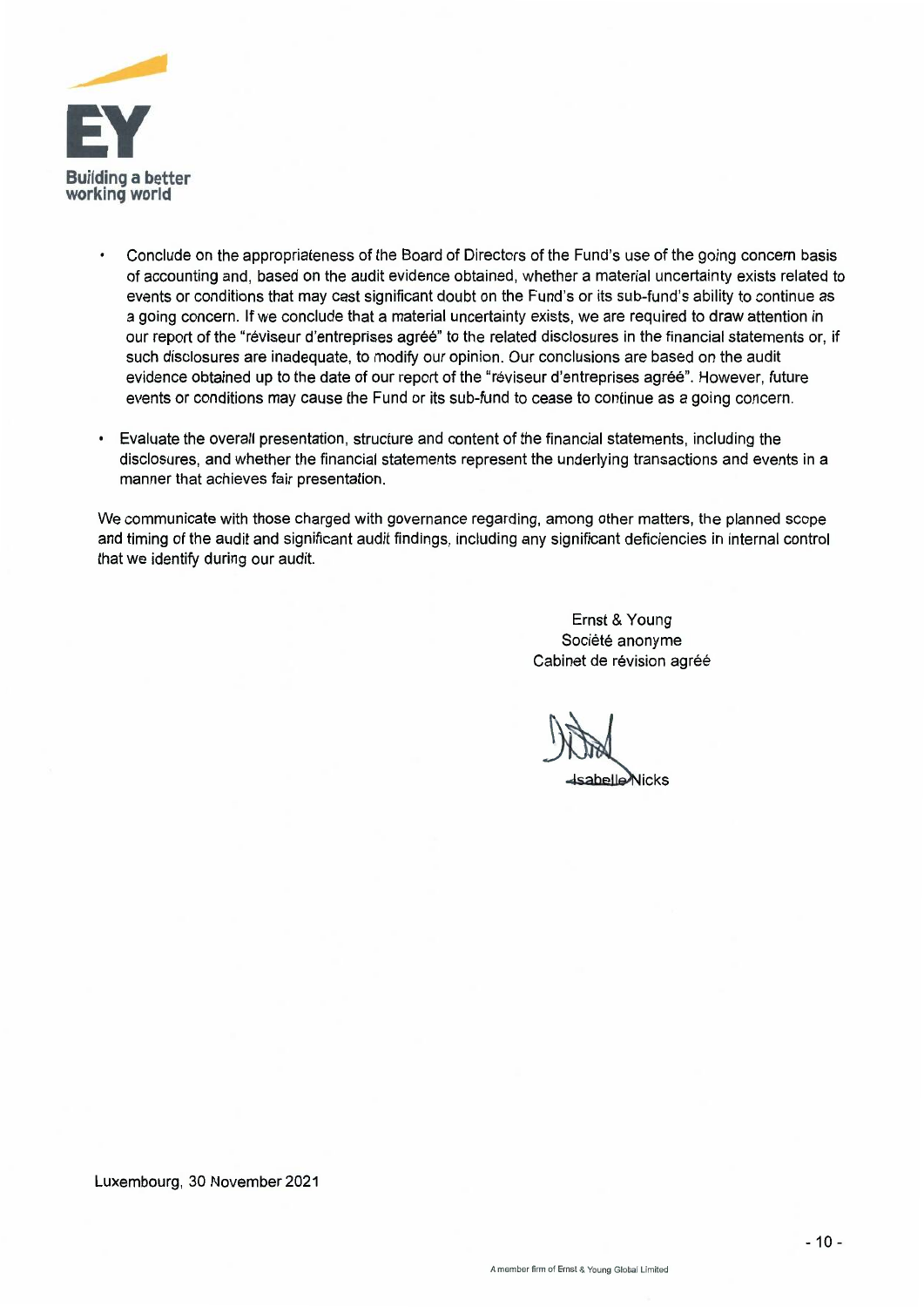### Statement of Net Assets as at June 30, 2021

|                                                            | <b>COMBINED</b> | <b>CYPANGA SICAV-SIF -</b><br><b>DIVERSIFIED PORTFOLIO</b> |
|------------------------------------------------------------|-----------------|------------------------------------------------------------|
|                                                            |                 |                                                            |
|                                                            | <b>EUR</b>      | <b>EUR</b>                                                 |
| <b>ASSETS</b>                                              |                 |                                                            |
| Investments in securities at acquisition cost              | 72,985,740.66   | 72,985,740.66                                              |
| Net unrealised gain on investments                         | 12,799,563.99   | 12,799,563.99                                              |
| Investments in securities at market value (note 2.c)       | 85,785,304.65   | 85,785,304.65                                              |
| Cash at banks (note 2.c)                                   | 450,285.54      | 450,285.54                                                 |
| <b>Bank deposits</b>                                       | 3,229,530.63    | 3,229,530.63                                               |
| Interest receivable, net                                   | 107,033.78      | 107,033.78                                                 |
| Net unrealised gain on forward exchange contracts (note 8) | 74,786.31       | 74,786.31                                                  |
| Other assets                                               | 373.68          | 373.68                                                     |
|                                                            | 89,647,314.59   | 89,647,314.59                                              |
| <b>LIABILITIES</b>                                         |                 |                                                            |
| Bank overdraft (note 2.c)                                  | 371.74          | 371.74                                                     |
| AIFM fees payable (note 4)                                 | 107,672.55      | 107,672.55                                                 |
| Other fees payable (note 6)                                | 81,109.51       | 81,109.51                                                  |
|                                                            | 189, 153.80     | 189,153.80                                                 |
| TOTAL NET ASSETS AS AT JUNE 30, 2021                       | 89,458,160.79   | 89,458,160.79                                              |
| TOTAL NET ASSETS AS AT JUNE 30, 2020                       | 73,975,781.70   | 68,352,217.71                                              |
| TOTAL NET ASSETS AS AT JUNE 30, 2019                       | 76,724,540.73   | 48,618,702.34                                              |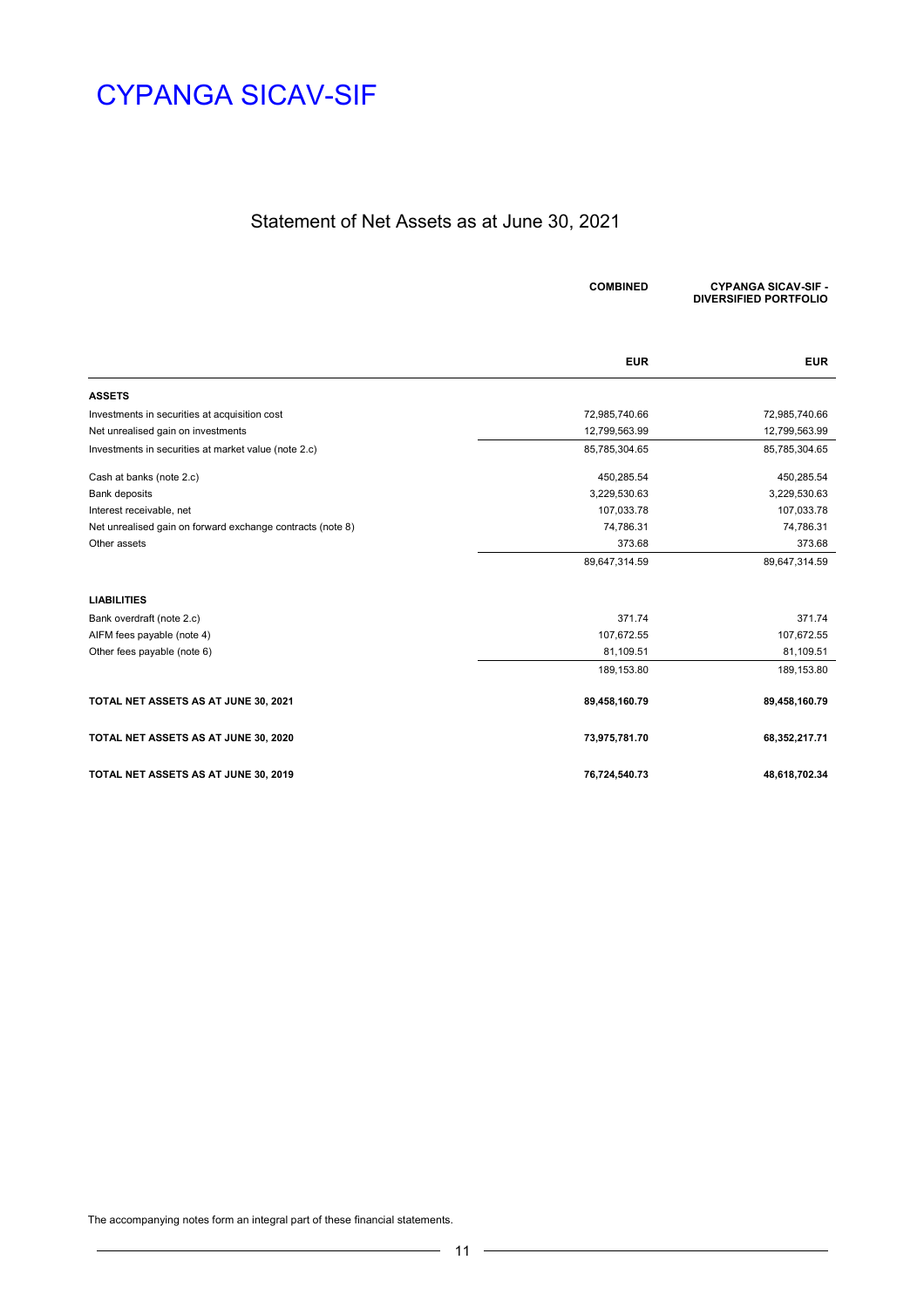### Statement of Operations and Changes in Net Assets for the year ended June 30, 2021

|                                                          | <b>COMBINED</b> | <b>CYPANGA SICAV-SIF -</b><br><b>DIVERSIFIED PORTFOLIO</b> |
|----------------------------------------------------------|-----------------|------------------------------------------------------------|
|                                                          | <b>EUR</b>      | <b>EUR</b>                                                 |
| NET ASSETS AT THE BEGINNING OF THE YEAR                  | 73,975,781.70   | 68,352,217.71                                              |
| <b>INCOME</b>                                            |                 |                                                            |
| Dividends, net (note 2.h)                                | 116,869.06      | 116,869.06                                                 |
| Interest on bonds, net (note 2.h)                        | 300,464.87      | 300,464.87                                                 |
| <b>Bank interest</b>                                     | 482.79          | 482.79                                                     |
| Other income                                             | 373.68          | 373.68                                                     |
|                                                          | 418,190.40      | 418,190.40                                                 |
| <b>EXPENSES</b>                                          |                 |                                                            |
| AIFM fees (note 4)                                       | 403,634.14      | 403,634.14                                                 |
| Depositary fee, bank charges and interest                | 87,414.52       | 87,414.52                                                  |
| Audit and other expenses                                 | 206,313.38      | 206,313.38                                                 |
| Administration fees                                      | 65,962.77       | 65,962.77                                                  |
| "Taxe d'abonnement" (note 3)                             | 4,396.59        | 4,396.59                                                   |
| Transaction fees (note 2.j)                              | 50,467.14       | 50,467.14                                                  |
|                                                          | 818,188.54      | 818,188.54                                                 |
| <b>NET INVESTMENT LOSS</b>                               | (399, 998.14)   | (399, 998.14)                                              |
| Net realised gain on sales of investments (notes 2.d, 9) | 1,843,928.82    | 1,843,928.82                                               |
| Net realised loss on foreign exchange                    | (67, 179.27)    | (67, 179.27)                                               |
| Net realised loss on forward exchange contracts          | (462, 173.57)   | (462, 173.57)                                              |
| <b>NET REALISED GAIN</b>                                 | 914,577.84      | 914,577.84                                                 |
| Change in net unrealised appreciation:                   |                 |                                                            |
| - on investments (note 10)                               | 11,019,680.54   | 11,019,680.54                                              |
| - on forward exchange contracts                          | 86,888.99       | 86,888.99                                                  |
| <b>INCREASE IN NET ASSETS AS A RESULT OF OPERATIONS</b>  | 12,021,147.37   | 12,021,147.37                                              |
| Proceeds from subscriptions of shares                    | 58,225,278.57   | 58,225,278.57                                              |
| Cost of shares redeemed                                  | (48,802,528.76) | (48,802,528.76)                                            |
| Revaluation difference*                                  | (337, 954.10)   | (337, 954.10)                                              |
| NET ASSETS AT THE END OF THE YEAR                        | 89,458,160.79   | 89,458,160.79                                              |

\* The difference mentioned above is the result of fluctuations in the exchange rates used to convert the different items related to share classes denominated in a currency<br>other than the currency of the sub-funds into the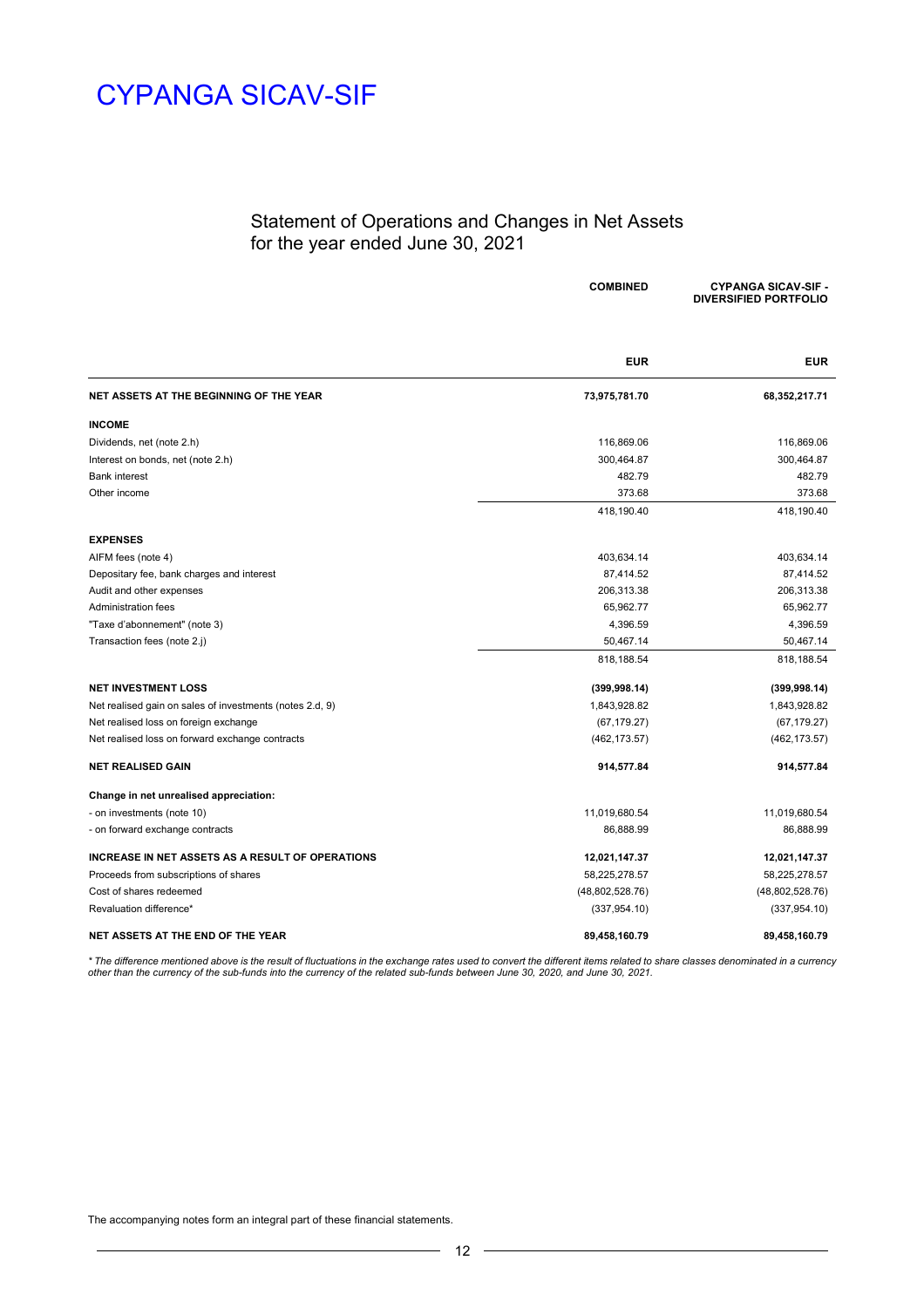### **Statistics**

| Sub-fund<br>Class | Currency                                  | <b>Number of Shares</b><br>Outstanding<br>30.06.2021 | <b>Net Asset Value</b><br>per Share<br>30.06.2021 | <b>Net Asset Value</b><br>per Share<br>30.06.2020 | <b>Net Asset Value</b><br>per Share<br>30.06.2019 |
|-------------------|-------------------------------------------|------------------------------------------------------|---------------------------------------------------|---------------------------------------------------|---------------------------------------------------|
|                   | CYPANGA SICAV-SIF - DIVERSIFIED PORTFOLIO |                                                      |                                                   |                                                   |                                                   |
| A                 | <b>EUR</b>                                | 146.582.58                                           | 183.50                                            | 159.43                                            | 162.46                                            |
| B                 | <b>EUR</b>                                | 39.500.73                                            | 165.83                                            | 144.79                                            | 148.63                                            |
| C                 | <b>USD</b>                                | 72.465.06                                            | 112.64                                            | 97.64                                             | $\overline{\phantom{a}}$                          |
| E                 | <b>EUR</b>                                | 3.219.92                                             | 108.86                                            | 95.05                                             | $\overline{\phantom{a}}$                          |
| <b>PA-EUR</b>     | <b>EUR</b>                                | 22.449.87                                            | 1.210.59                                          |                                                   | $\overline{\phantom{a}}$                          |
| PB-EUR            | <b>EUR</b>                                | 4.080.94                                             | 1.206.34                                          |                                                   | $\overline{\phantom{a}}$                          |
| PC-USD            | <b>USD</b>                                | 5.700.23                                             | 1,213.21                                          | -                                                 | $\overline{\phantom{a}}$                          |
| Z EUR             | <b>EUR</b>                                | 921,773,752.03                                       | 0.01                                              |                                                   | $\overline{\phantom{a}}$                          |

 $\overline{\phantom{a}}$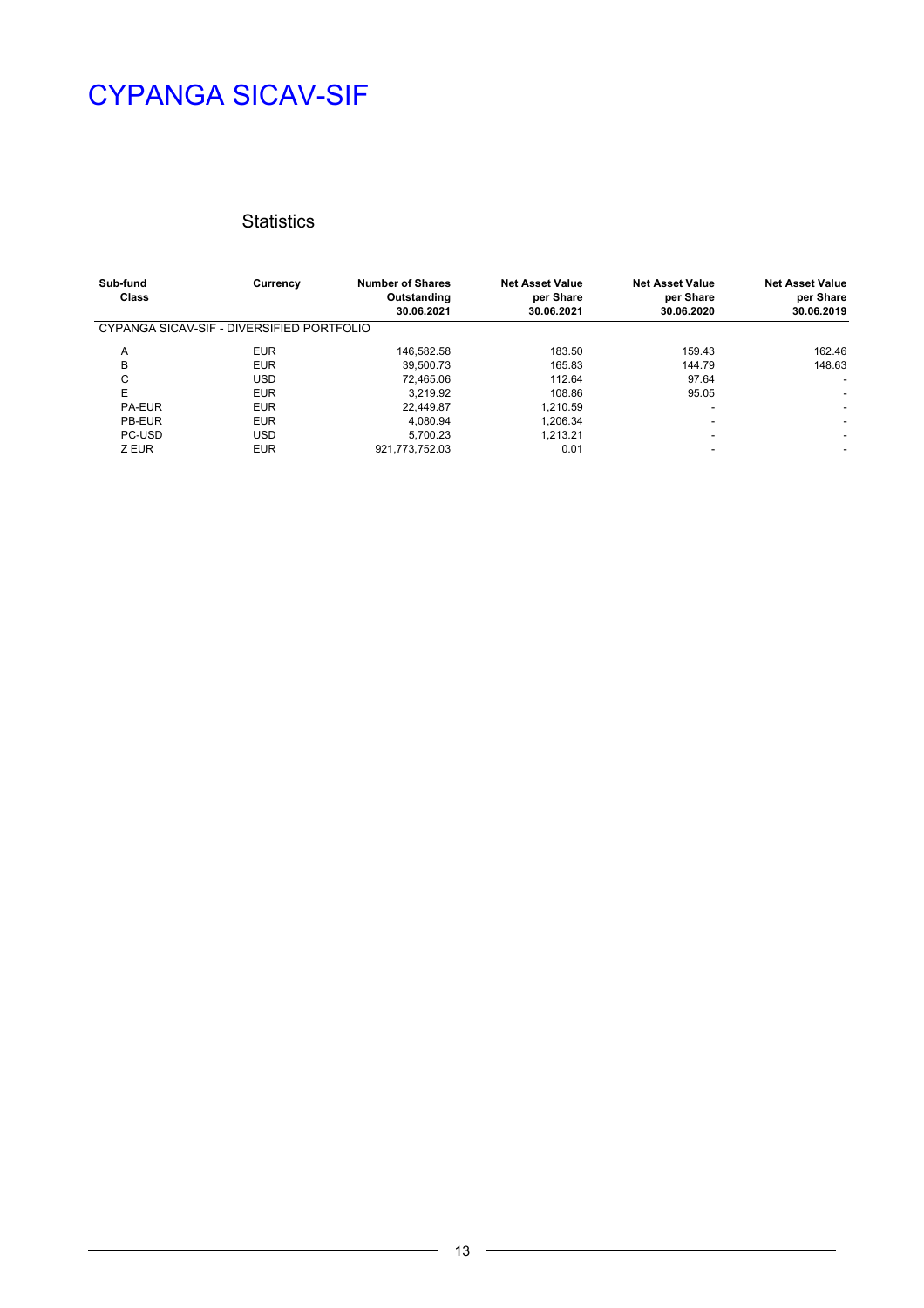### Statement of Investments and Other Net Assets as at June 30, 2021 (expressed in EUR)

| Currency                       | Quantity/Nominal/Commitment Description |                                                                                                             | Rate   | <b>Maturity</b> | <b>Market Value</b><br>(note 2.c)<br>EUR | % of Net<br><b>Assets</b> |
|--------------------------------|-----------------------------------------|-------------------------------------------------------------------------------------------------------------|--------|-----------------|------------------------------------------|---------------------------|
|                                |                                         | Transferable securities admitted to an official stock exchange listing/or dealt in another regulated market |        |                 |                                          |                           |
| <b>Shares</b>                  |                                         |                                                                                                             |        |                 |                                          |                           |
| <b>Chemicals</b>               |                                         |                                                                                                             |        |                 |                                          |                           |
| <b>EUR</b>                     | 140,000.00 Sol                          |                                                                                                             |        |                 | 2,382,800.00                             | 2.66                      |
|                                |                                         |                                                                                                             |        |                 | 2,382,800.00                             | 2.66                      |
| Communications                 |                                         |                                                                                                             |        |                 |                                          |                           |
| <b>EUR</b>                     | 75,000.00 Orange                        |                                                                                                             |        |                 | 721,125.00                               | 0.81                      |
|                                |                                         |                                                                                                             |        |                 | 721,125.00                               | 0.81                      |
| Holding and finance companies  |                                         |                                                                                                             |        |                 |                                          |                           |
| <b>EUR</b>                     |                                         | 1,825.00 Akka Technologies                                                                                  |        |                 | 42,924.00<br>42,924.00                   | 0.05<br>0.05              |
| <b>Retail and supermarkets</b> |                                         |                                                                                                             |        |                 |                                          |                           |
| <b>EUR</b>                     |                                         | 71,838.00 Bourrelier Group                                                                                  |        |                 | 3,771,495.00                             | 4.22                      |
|                                |                                         |                                                                                                             |        |                 | 3,771,495.00                             | 4.22                      |
| <b>Utilities</b>               |                                         |                                                                                                             |        |                 |                                          |                           |
| <b>EUR</b>                     |                                         | 2,322.00 Tikehau Capital                                                                                    |        |                 | 61,997.40                                | 0.07                      |
|                                |                                         |                                                                                                             |        |                 | 61,997.40                                | 0.07                      |
|                                |                                         | <b>Total Shares</b>                                                                                         |        |                 | 6,980,341.40                             | 7.81                      |
| <b>Structured Products</b>     |                                         |                                                                                                             |        |                 |                                          |                           |
| <b>Structured products</b>     |                                         |                                                                                                             |        |                 |                                          |                           |
| <b>EUR</b>                     |                                         | 100.00 Bitcoin (Xbt Prov) - ETN- Cert. Perp                                                                 |        | Perp            | 138,010.00                               | 0.15                      |
|                                |                                         | <b>Total Structured products</b>                                                                            |        |                 | 138,010.00                               | 0.15                      |
| market                         |                                         | Total Transferable securities admitted to an official stock exchange listing/or dealt in another regulated  |        |                 | 7,118,351.40                             | 7.96                      |
| Other transferable securities  |                                         |                                                                                                             |        |                 |                                          |                           |
| <b>Shares</b>                  |                                         |                                                                                                             |        |                 |                                          |                           |
|                                | Mortgage and funding institutions       |                                                                                                             |        |                 |                                          |                           |
| <b>EUR</b>                     |                                         | 2,500,488.00 Furstenberg Capital -A-                                                                        |        |                 | 1,425.28                                 | 0.00                      |
| <b>EUR</b>                     |                                         | 3,098,760.00 Furstenberg Capital -C-                                                                        |        |                 | 36,441.42                                | 0.04                      |
|                                |                                         | <b>Total Shares</b>                                                                                         |        |                 | 37,866.70                                | 0.04                      |
| <b>Bonds</b>                   |                                         |                                                                                                             |        |                 |                                          |                           |
| Holding and finance companies  |                                         |                                                                                                             |        |                 |                                          |                           |
| <b>EUR</b>                     |                                         | 300,000.00 Cenaro Capital Loan                                                                              | 10.000 | 05/05/2023      | 310,787.55                               | 0.35                      |
|                                |                                         |                                                                                                             |        |                 | 310,787.55                               | 0.35                      |
| <b>Miscellaneous</b>           |                                         |                                                                                                             |        |                 |                                          |                           |
| <b>EUR</b>                     |                                         | 1,000.00 Gremald                                                                                            | 7.500  | 14/11/2024      | 1,000,000.00                             | 1.12                      |
| <b>EUR</b>                     |                                         | 610,000.00 Montagne Hotel                                                                                   | 4.000  | 07/05/2023      | 610,000.00                               | 0.68                      |
| <b>EUR</b>                     | 1,168,875.00 Patchwork                  |                                                                                                             | 8.000  | 31/03/2023      | 1,168,875.00                             | 1.31                      |
|                                |                                         |                                                                                                             |        |                 | 2,778,875.00                             | 3.11                      |

The accompanying notes form an integral part of these financial statements.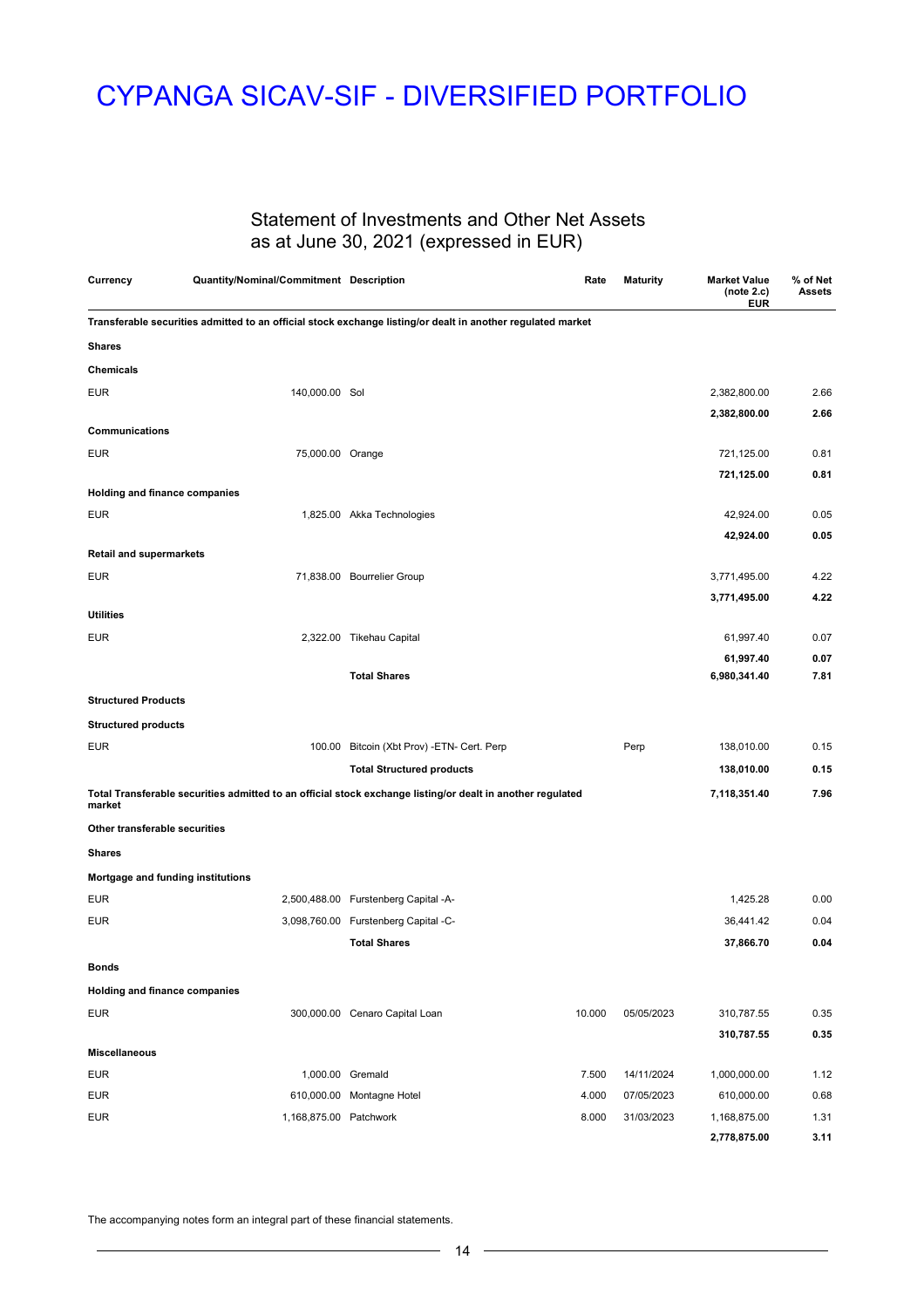### Statement of Investments and Other Net Assets as at June 30, 2021 (expressed in EUR) (continued)

| Currency                                   | Quantity/Nominal/Commitment Description |                                                                             | Rate  | <b>Maturity</b> | <b>Market Value</b><br>(note 2.c)<br><b>EUR</b> | % of Net<br>Assets |
|--------------------------------------------|-----------------------------------------|-----------------------------------------------------------------------------|-------|-----------------|-------------------------------------------------|--------------------|
| Mortgage and funding institutions          |                                         |                                                                             |       |                 |                                                 |                    |
| CHF                                        |                                         | 350,000.00 Arioan Societe Coop.                                             | 6.000 | 11/03/2023      | 319,607.88                                      | 0.36               |
| <b>EUR</b>                                 |                                         | 50.00 Obligation FCT Pytheas                                                | 1.300 | 01/07/2021      | 500,000.00                                      | 0.56               |
|                                            |                                         |                                                                             |       |                 | 819,607.88                                      | 0.92               |
|                                            |                                         | <b>Total Bonds</b>                                                          |       |                 | 3,909,270.43                                    | 4.38               |
| <b>Structured Products</b>                 |                                         |                                                                             |       |                 |                                                 |                    |
| <b>Structured products</b>                 |                                         |                                                                             |       |                 |                                                 |                    |
| USD                                        |                                         | 2,500.00 Lemvi Crypto AMC (Montbenon)                                       |       |                 | 383,485.00                                      | 0.43               |
|                                            |                                         | <b>Total Structured products</b>                                            |       |                 | 383,485.00                                      | 0.43               |
| <b>Total Other transferable securities</b> |                                         |                                                                             |       |                 | 4,330,622.13                                    | 4.85               |
| <b>Units/Shares of Investment Funds</b>    |                                         |                                                                             |       |                 |                                                 |                    |
| USD                                        |                                         | 1,500,000.00 Ace Buyout III SPC Ltd 26.32% *                                |       |                 | 1,664,361.62                                    | 1.86               |
| USD                                        |                                         | 1,500,000.00 Ace Buyout IV (Lux) SCSP (Cypanga) *                           |       |                 | 0.00                                            | 0.00               |
| <b>EUR</b>                                 |                                         | 21.00 Amundi Ultra Shortterm Bond SRI IC EUR                                |       |                 | 2,127,268.30                                    | 2.38               |
| USD                                        |                                         | 826.09 Arba Fund A USD -Acc-                                                |       |                 | 930,569.65                                      | 1.04               |
| USD                                        |                                         | 12,374.42 Armor Capital Offshore A USD S1                                   |       |                 | 3,054,146.04                                    | 3.41               |
| EUR                                        |                                         | 750,200.00 AV Invest B *                                                    |       |                 | 671,725.70                                      | 0.75               |
| <b>EUR</b>                                 |                                         | 2,500.00 AXA WF - Global Inflation Bonds I EUR -Cap-                        |       |                 | 431,350.00                                      | 0.48               |
| <b>EUR</b>                                 |                                         | 8,000.00 Axiom AF - Credit Opportunity A EUR -Acc.-                         |       |                 | 793,396.88                                      | 0.89               |
| EUR                                        |                                         | 2,000.00 Azvalor Blue Chips I EUR                                           |       |                 | 2,239,471.56                                    | 2.50               |
| EUR                                        |                                         | 150,000,000.00 Azvalor International Z EUR                                  |       |                 | 1,956,000.00                                    | 2.19               |
| <b>EUR</b>                                 |                                         | 100,000.00 BG Eire Icav A EUR -Ac.-                                         |       |                 | 2,594,110.00                                    | 2.90               |
| <b>USD</b>                                 |                                         | 250.00 Bletchley Pa. M. S. Off. A EB USD 0121                               |       |                 | 314,623.82                                      | 0.35               |
| <b>EUR</b>                                 |                                         | 28,000.00 Boussard & Gavaudan Holdings EUR                                  |       |                 | 610,400.00                                      | 0.68               |
| EUR                                        |                                         | 500.00 CM-AM Institutional Short Term RC EUR -Acc-                          |       |                 | 1,086,355.00                                    | 1.21               |
| <b>EUR</b>                                 |                                         | 1,600.00 Copal EUR-Acc.-                                                    |       |                 | 1,704,544.00                                    | 1.91               |
| <b>EUR</b>                                 |                                         | 5,000,000.00 Echo Fund SCSP *                                               |       |                 | 3,087,499.00                                    | 3.45               |
| EUR                                        |                                         | 1,500,000.00 Essling C-I III SCA Sicav-Fiar *                               |       |                 | 1,354,320.00                                    | 1.51               |
| EUR                                        |                                         | 750,000.00 FCPI Entourage France 2 *                                        |       |                 | 225,000.00                                      | 0.25               |
| USD                                        |                                         | 1,000.00 Fenghe Asia (USTE) I USD NR 04/21                                  |       |                 | 882,550.62                                      | 0.99               |
| <b>EUR</b>                                 |                                         | 500.00 Ginjer Actif 360 I-3 Dec-Part                                        |       |                 | 879,460.00                                      | 0.98               |
| <b>USD</b>                                 |                                         | 28,000.00 Global X Copper Miners ETF                                        |       |                 | 877,139.46                                      | 0.98               |
| <b>USD</b>                                 |                                         | 16,000.00 Global X Silver Miners ETF                                        |       |                 | 576,102.36                                      | 0.64               |
| <b>USD</b>                                 |                                         | 60,000.00 Global X Uranium ETF                                              |       |                 | 1,072,602.76                                    | 1.20               |
| <b>EUR</b>                                 |                                         | 47,378.99 GMO Inv.-Climate Change A EUR -Acc.-                              |       |                 | 1,665,845.15                                    | 1.86               |
| USD                                        |                                         | 10,000.00 Grayscale Ethereum Trust                                          |       |                 | 188,633.05                                      | 0.21               |
| EUR                                        |                                         | (260.34) Hellebore Credit - Arbitrage A EUR (Cont.<br>$07/19$ <sup>**</sup> |       |                 | 0.00                                            | 0.00               |
| <b>EUR</b>                                 |                                         | 304.51 Hellebore Credit - Arbitrage B EUR                                   |       |                 | 2,345,276.07                                    | 2.62               |
| EUR                                        |                                         | 20,026.03 Hellebore Credit - Multi Strategy A EUR                           |       |                 | 1,909,286.07                                    | 2.13               |
| <b>USD</b>                                 |                                         | 4,000.00 Ishares Tips Bond ETF USD                                          |       |                 | 431,773.20                                      | 0.48               |

The accompanying notes form an integral part of these financial statements. \* Refer to note 11<br>\*\* Contingent redemption fee : in case an investor subscribes to a NAV per share below the High Water Mark, such investor will pay performance fees in relation with any increase in<br>NAV per share between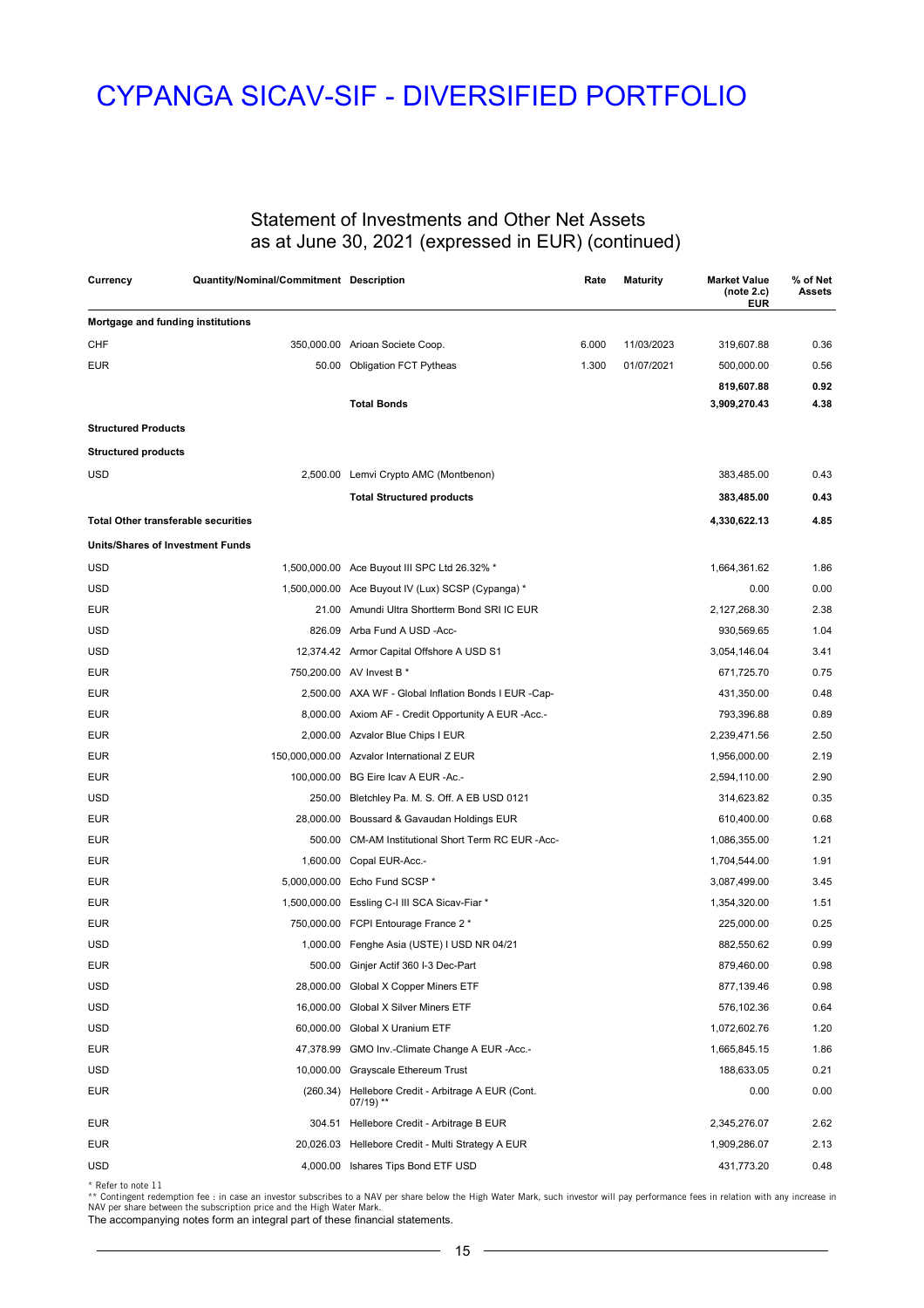### Statement of Investments and Other Net Assets as at June 30, 2021 (expressed in EUR) (continued)

| Currency   | Quantity/Nominal/Commitment Description |                                                               | <b>Market Value</b><br>(note 2.c)<br><b>EUR</b> | % of Net<br><b>Assets</b> |
|------------|-----------------------------------------|---------------------------------------------------------------|-------------------------------------------------|---------------------------|
| <b>EUR</b> | 1,333.00                                | JG Partners Part.Originale -Acc.-                             | 4,303,043.97                                    | 4.81                      |
| <b>EUR</b> |                                         | 8,000.00 Kirao Ristretto - Acc.-                              | 1,696,960.00                                    | 1.90                      |
| <b>EUR</b> |                                         | 16,752.82 LGIP (Lux) - Fixed Income Allocator BI EUR -Acc-    | 1,747,569.16                                    | 1.95                      |
| <b>EUR</b> |                                         | 150,000.00 Lyxor Euro Stoxx 50 Daily (-1X) Inverse ETF -Acc.- | 1,728,000.00                                    | 1.93                      |
| <b>EUR</b> |                                         | 4,196.26 Magallanes VI - European Equity I EUR                | 651,454.91                                      | 0.73                      |
| <b>USD</b> |                                         | 2,000,000.00 Mak Cap. Of. Di. Debt FD I LP (Cyp Div) *        | 759,956.76                                      | 0.85                      |
| <b>USD</b> |                                         | 1,000,000.00 Marathon Distressed Credit (Europe) *            | 330,506.94                                      | 0.37                      |
| <b>EUR</b> |                                         | 1,500,000.00 Massena Credit II A1 Shares *                    | 753,810.00                                      | 0.84                      |
| <b>EUR</b> |                                         | 1,500,000.00 Massena Opportunities Millésime 1 SCSp *         | 615,000.00                                      | 0.69                      |
| <b>EUR</b> |                                         | 400,000,000.00 Mimosa Capital - Azvalor Ultra Z EUR           | 4,444,000.00                                    | 4.97                      |
| <b>EUR</b> |                                         | 8.00 Mme 2026 FPS C EUR                                       | 789,799.04                                      | 0.88                      |
| <b>EUR</b> |                                         | 300.00 Ostrum Ultra Short Term Bond AC EUR                    | 3,037,644.00                                    | 3.40                      |
| <b>USD</b> |                                         | 1,000,000.00 Pacific Alliance Asia Opportunity Feeder Ltd *   | 0.00                                            | 0.00                      |
| <b>USD</b> |                                         | 11,390.18 Pictet - Short-Term Money Market USD-I              | 1,404,064.52                                    | 1.57                      |
| <b>EUR</b> |                                         | 25,131.19 Pictet - Ultra Short Term Bond EUR I EUR            | 2,499,045.04                                    | 2.79                      |
| USD        |                                         | 7,500.00 Pictet (CH) - Physical Gold I USD                    | 1,086,705.97                                    | 1.21                      |
| <b>EUR</b> |                                         | 200.00 Primestone Capital B EUR INIT. S3                      | 323,222.00                                      | 0.36                      |
| <b>EUR</b> |                                         | 200.00 Primestone Capital B EUR S.5                           | 288,332.00                                      | 0.32                      |
| <b>EUR</b> |                                         | 200.00 Primestone Capital B EUR S1                            | 301,014.00                                      | 0.34                      |
| <b>EUR</b> |                                         | 200.00 Primestone Capital B EUR S2                            | 302,202.00                                      | 0.34                      |
| <b>EUR</b> |                                         | 200.00 Primestone Capital B EUR S3                            | 285,406.00                                      | 0.32                      |
| <b>EUR</b> |                                         | 200.00 Primestone Capital B EUR S4                            | 265,760.00                                      | 0.30                      |
| <b>EUR</b> |                                         | 200.00 Primestone Capital B EUR S6                            | 257,290.00                                      | 0.29                      |
| <b>USD</b> |                                         | 100,000.00 Proshares Short S&P 500                            | 1,297,748.15                                    | 1.45                      |
| <b>USD</b> |                                         | 15,000.00 Proshares Vix Short-Term Futures ETF USD            | 304,578.71                                      | 0.34                      |
| <b>USD</b> |                                         | 1,000.00 Pythagoras Offshore Fund USD One                     | 874,773.66                                      | 0.98                      |
| <b>EUR</b> | 5.000.00                                | Quaero Capital Fund (LUX) - Accessible Clean<br>Energy C UNH  | 1,062,650.00                                    | 1.19                      |
| GBP        |                                         | 5,000.00 Rit Capital Partners GBP                             | 141,534.74                                      | 0.16                      |
| <b>GBP</b> |                                         | 40,000.00 Ruffer Investment Company GBP                       | 133,729.95                                      | 0.15                      |
| <b>EUR</b> |                                         | 1,500.00 Spinecap Feeder Fund D EUR UR 201912                 | 1,660,523.52                                    | 1.86                      |
| <b>EUR</b> |                                         | 2,000.00 Tabula Icav - European iTraxx CCS ETF J EUR          | 171,270.00                                      | 0.19                      |
| <b>USD</b> |                                         | 2,000,000.00 Themis Fund SCSP *                               | 91,833.68                                       | 0.10                      |
| <b>USD</b> |                                         | 50,000.00 Vaneck Vectors Gold Miners ETF                      | 1,432,666.73                                    | 1.60                      |
| <b>JPY</b> |                                         | 4,068.35 VPL I Trust JPY -Acc-                                | 640,983.12                                      | 0.72                      |

The accompanying notes form an integral part of these financial statements. \* Refer to note 11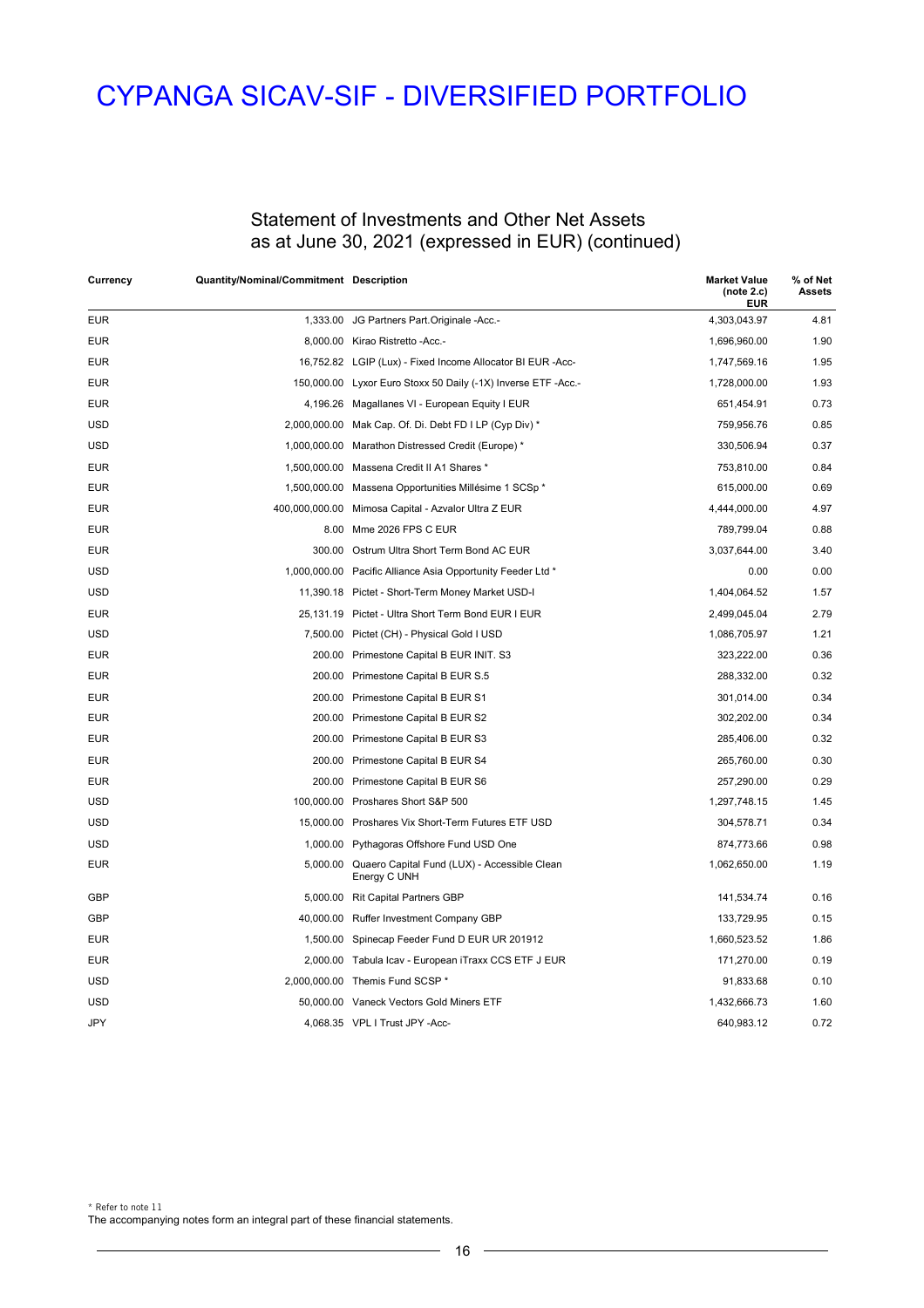### Statement of Investments and Other Net Assets as at June 30, 2021 (expressed in EUR) (continued)

| Currency                     | Quantity/Nominal/Commitment Description       |                                                              | <b>Market Value</b><br>(note 2.c)<br><b>EUR</b> | % of Net<br>Assets |
|------------------------------|-----------------------------------------------|--------------------------------------------------------------|-------------------------------------------------|--------------------|
| <b>USD</b>                   | 7,960.96                                      | Westbeck Energy Opportunity B USD                            | 1,688,137.24                                    | 1.89               |
| <b>EUR</b>                   |                                               | 3.000.00 XTR.II-GL.INF.LINK.BD1C EUR H-ACC                   | 755,550.00                                      | 0.84               |
| <b>EUR</b>                   |                                               | 15,000.00 Xtrackers II - iTraxx Crossover Short Daily ETF 1C | 535,755.00                                      | 0.60               |
|                              | <b>Total Units/Shares of Investment Funds</b> |                                                              | 74,336,331.12                                   | 83.08              |
|                              | Total Investments (Cost EUR 72,985,740.66)    |                                                              | 85,785,304.65                                   | 95.89              |
| <b>Cash at Banks</b>         |                                               |                                                              | 450,285.54                                      | 0.50               |
| <b>Bank Deposits</b>         |                                               |                                                              | 3,229,530.63                                    | 3.61               |
| <b>Bank Overdraft</b>        |                                               |                                                              | (371.74)                                        | 0.00               |
| <b>Other Net Liabilities</b> |                                               |                                                              | (6,588.29)                                      | 0.00               |
| <b>Total Net Assets</b>      |                                               |                                                              | 89,458,160.79                                   | 100.00             |

The accompanying notes form an integral part of these financial statements.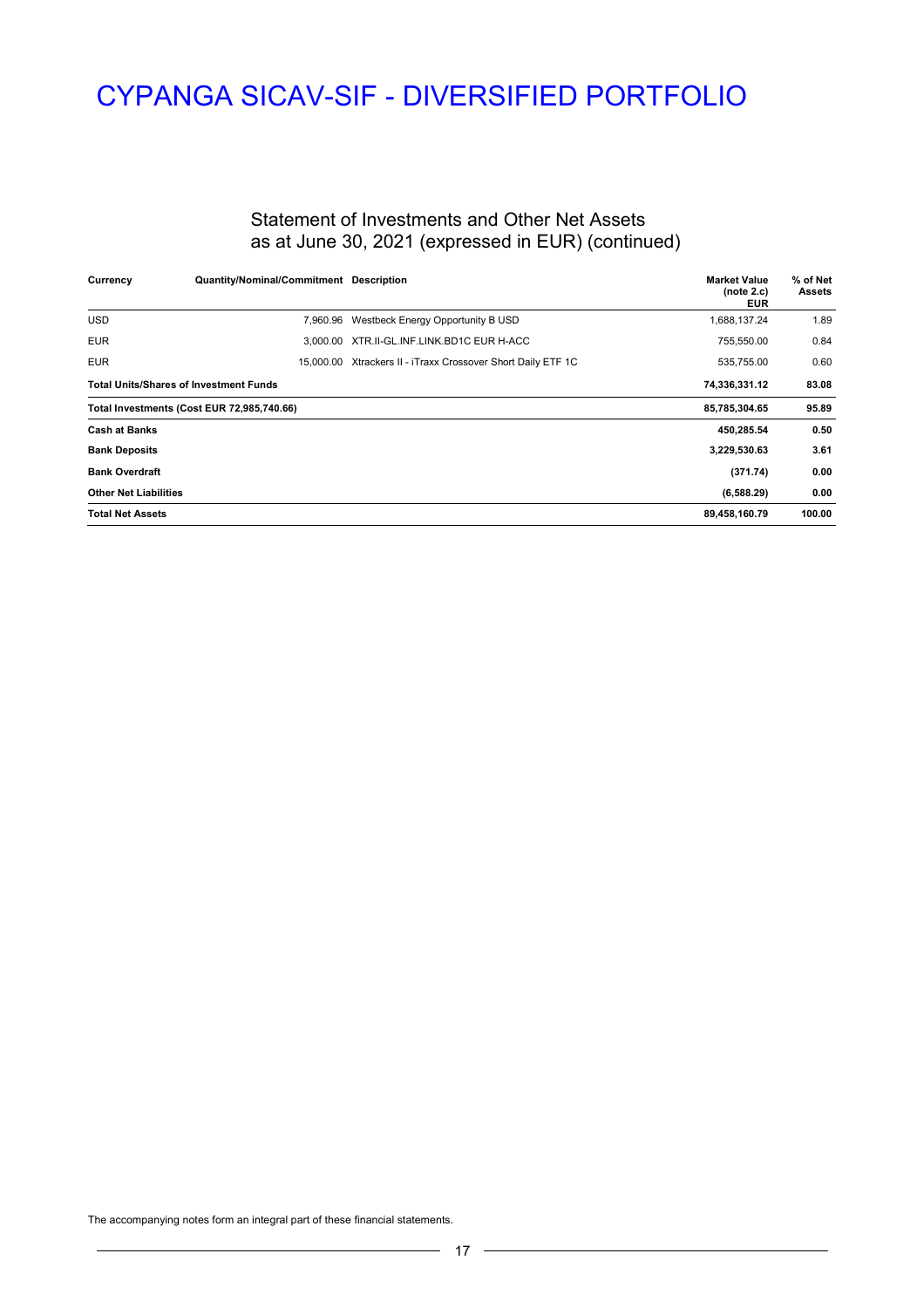### Country and Asset Type Allocations of Investments as at June 30, 2021

| <b>Asset Type Allocation</b>     | % of the<br>Portfolio | % of Net<br><b>Assets</b> | <b>Country Allocation</b> | % of the<br>Portfolio | % of Net<br><b>Assets</b> |
|----------------------------------|-----------------------|---------------------------|---------------------------|-----------------------|---------------------------|
| Units/Shares of Investment Funds | 86.66                 | 83.08                     | Luxembourg                | 35.25                 | 33.81                     |
| Shares                           | 8.18                  | 7.85                      | France                    | 31.34                 | 30.06                     |
| Bonds                            | 4.55                  | 4.38                      | Cayman Islands            | 12.14                 | 11.65                     |
| <b>Structured Products</b>       | 0.61                  | 0.58                      | <b>United States</b>      | 9.14                  | 8.76                      |
|                                  | 100.00                | 95.89                     | Ireland                   | 5.55                  | 5.32                      |
|                                  |                       |                           | Italy                     | 2.78                  | 2.66                      |
|                                  |                       |                           | Guernsey                  | 1.32                  | 1.26                      |
|                                  |                       |                           | Switzerland               | 1.27                  | 1.21                      |
|                                  |                       |                           | Bermuda                   | 0.89                  | 0.85                      |
|                                  |                       |                           | United Kingdom            | 0.16                  | 0.16                      |
|                                  |                       |                           | Sweden                    | 0.16                  | 0.15                      |
|                                  |                       |                           |                           | 100.00                | 95.89                     |

| <b>Top Ten Holdings</b>                  |                                  | <b>Market Value</b><br><b>EUR</b> | % of Net<br><b>Assets</b> |
|------------------------------------------|----------------------------------|-----------------------------------|---------------------------|
| Mimosa Capital - Azvalor Ultra Z EUR     | Units/Shares of Investment Funds | 4,444,000.00                      | 4.97                      |
| JG Partners Part.Originale -Acc.-        | Units/Shares of Investment Funds | 4,303,043.97                      | 4.81                      |
| <b>Bourrelier Group</b>                  | Retail and supermarkets          | 3,771,495.00                      | 4.22                      |
| Echo Fund SCSP *                         | Units/Shares of Investment Funds | 3,087,499.00                      | 3.45                      |
| Armor Capital Offshore A USD S1          | Units/Shares of Investment Funds | 3,054,146.04                      | 3.41                      |
| Ostrum Ultra Short Term Bond AC EUR      | Units/Shares of Investment Funds | 3,037,644.00                      | 3.40                      |
| BG Eire Icav A EUR -Ac.-                 | Units/Shares of Investment Funds | 2,594,110.00                      | 2.90                      |
| Pictet - Ultra Short Term Bond EUR I EUR | Units/Shares of Investment Funds | 2,499,045.04                      | 2.79                      |
| Sol                                      | Chemicals                        | 2,382,800.00                      | 2.66                      |
| Hellebore Credit - Arbitrage B EUR       | Units/Shares of Investment Funds | 2,345,276.07                      | 2.62                      |

 $\overline{a}$ 

<sup>\*</sup> Refer to note 11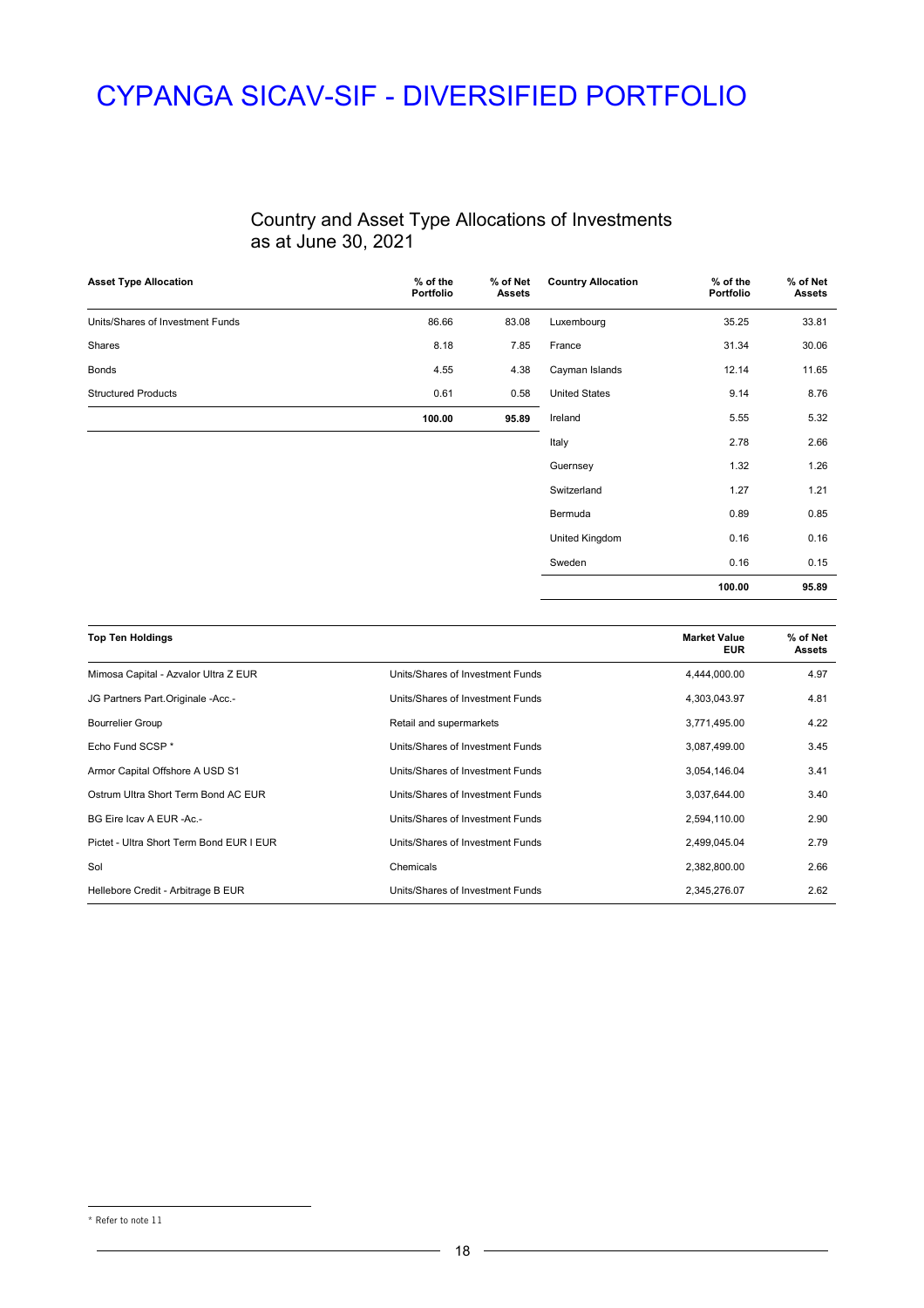### Notes to the Financial Statements as at June 30, 2021

#### NOTE 1 GENERAL

CYPANGA SICAV-SIF (the "SICAV-SIF") was incorporated under the scope of the Law of 2007 as amended, in the Grand Duchy of Luxembourg, on October 5, 2011 for an unlimited period of time. It is organized as a multiple compartment investment company with variable share capital under the form of a "société anonyme".

The SICAV-SIF was incorporated with an initial capital of EUR 31,000.00 by way of capital contribution. The initial share capital of the SICAV-SIF was represented by 310 Shares of the SICAV-SIF.

The SICAV-SIF is registered at the Trade and Companies Register of Luxembourg under the number B 163.980.

The SICAV-SIF is an alternative investment fund ("AIF") within the meaning of the Luxembourg law of July 12, 2013 on the alternative investment funds managers ("AIFM"), and has registered itself for acting as AIFM with effect on January 8, 2014. CYPANGA SICAV-SIF has been authorized by the Commission de Surveillance du Secteur Financier (CSSF) for acting as an AIFM.

The Board of Directors of the SICAV-SIF appointed Cypanga Asset Management as the SICAV-SIF's external Alternative Investment Fund Manager ("AIFM") within the meaning of the 2013 Law with effect on February 1, 2021.

#### a) Sub-fund in activity

At the date of the present report, the SICAV-SIF includes one sub-fund in activity:

- CYPANGA SICAV-SIF - DIVERSIFIED PORTFOLIO denominated in Euro (EUR);

b) Significant events and material changes

A new Prospectus came into force as at June 2021.

#### c) Share classes

The appendix to the current prospectus of the SICAV-SIF lists the different categories of shares in the above mentioned sub-fund.

#### NOTE 2 SUMMARY OF SIGNIFICANT ACCOUNTING POLICIES

a) Preparation and presentation of financial statements

The financial statements are presented in accordance with the legal reporting requirements in Luxembourg relating to investment funds.

The reference currency of the SICAV-SIF is the EUR.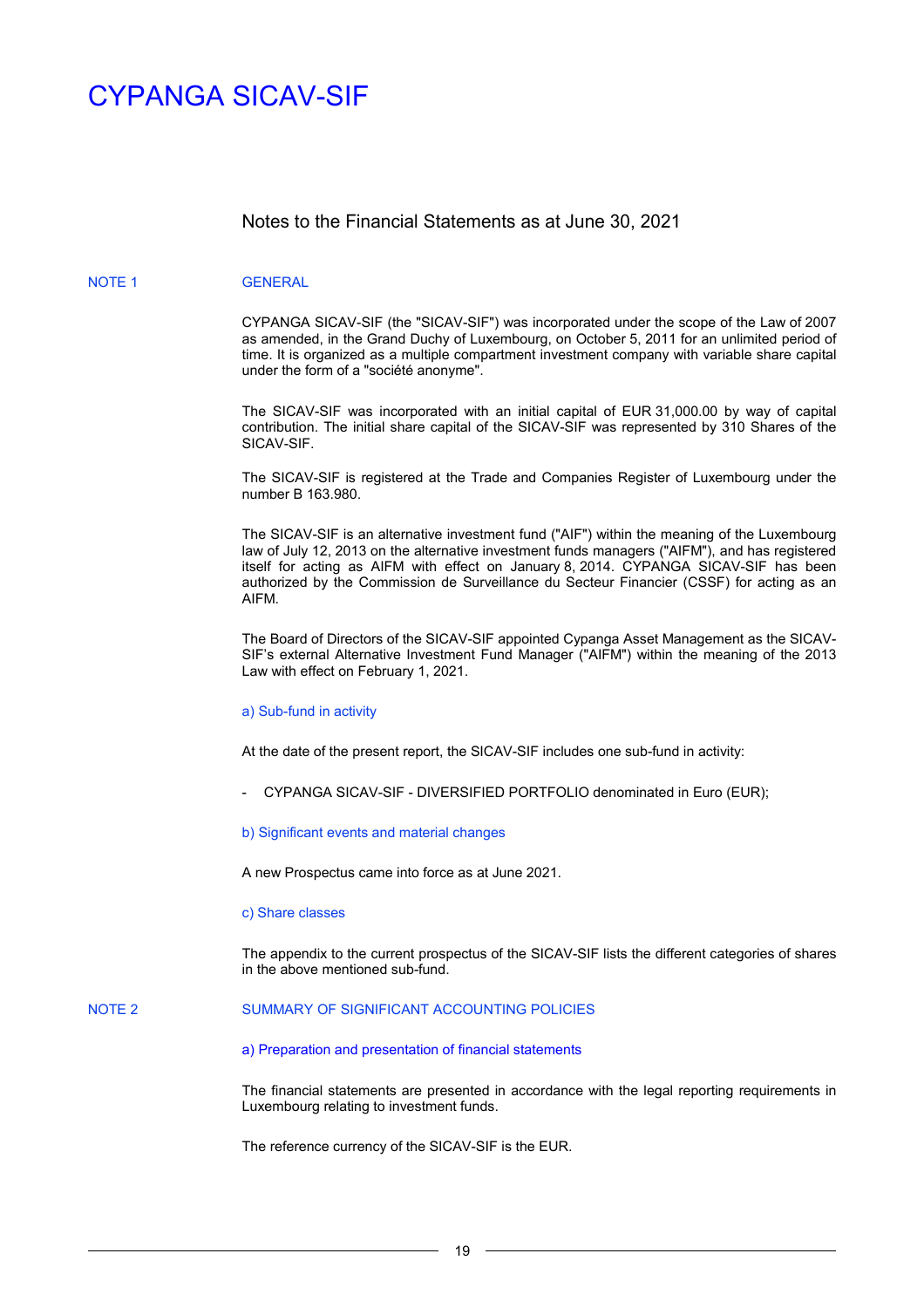### Notes to the Financial Statements as at June 30, 2021 (continued)

#### b) Conversion of foreign currencies

Cash at banks, other net assets as well as the market value of the investment portfolio in currencies other than the currency of the sub-fund are translated into the currency of the sub-fund at the exchange rate prevailing at the end of the year.

Income and expenses in currencies other than the currency of the sub-fund are translated into the currency of the sub-fund at the exchange rate prevailing at the transaction date.

Resulting realised and unrealised foreign exchange gains and losses are included in the statement of operations.

The combined financial statements of the SICAV-SIF are expressed in EUR and are equal to the sum of the corresponding items in the financial statements of the different sub-funds, converted into EUR at the exchange rate prevailing at the end of the year.

#### c) Valuation of assets

The value of the liquid asset, bills or notes payable on demand and accounts receivable, prepaid expenditures, dividends and interest announced or come to maturity not yet affected, is constituted by the nominal value of these assets, except if it turns out however unlikely that this value could be affected and in the latter case, the value is determined by subtracting a certain amount that the SICAV-SIF deems appropriate to reflect the real value of these assets.

The value of securities that are listed or traded on a stock exchange is determined following their last known price.

The value of securities and derivatives that are traded on a regulated market is determined in a manner as close as possible to that contained in the preceding paragraph.

The securities not listed or traded on a regulated market, or the securities for which on a valuation day, no price is available or if the price determined in accordance with the two preceding paragraphs does not represent the fair value, these securities are evaluated on the basis of the probable foreseeable sales prices determined prudently and in good faith by the Board of Directors. In particular, the securities (debt, equity and structured financial instruments) which are not listed on a stock exchange nor dealt in on a regulated market are evaluated at the fair value based on the reasonably foreseeable sales price determined prudently and in good faith by the Board of Directors who may use valuation guidelines such as the European Private Equity and Venture Capital Association (EVCA) as a basis. The carrying value of these investments may differ positively or negatively from the value that would have been used had a ready market existed for these investments and the difference could be significant.

The units and/or shares of undertaking for collective investments are evaluated on the basis of latest known NAV.

#### d) Net realised gain/loss on sales of investments

The realised gains or losses on sales of investments are calculated on the basis of the average cost of the investments sold.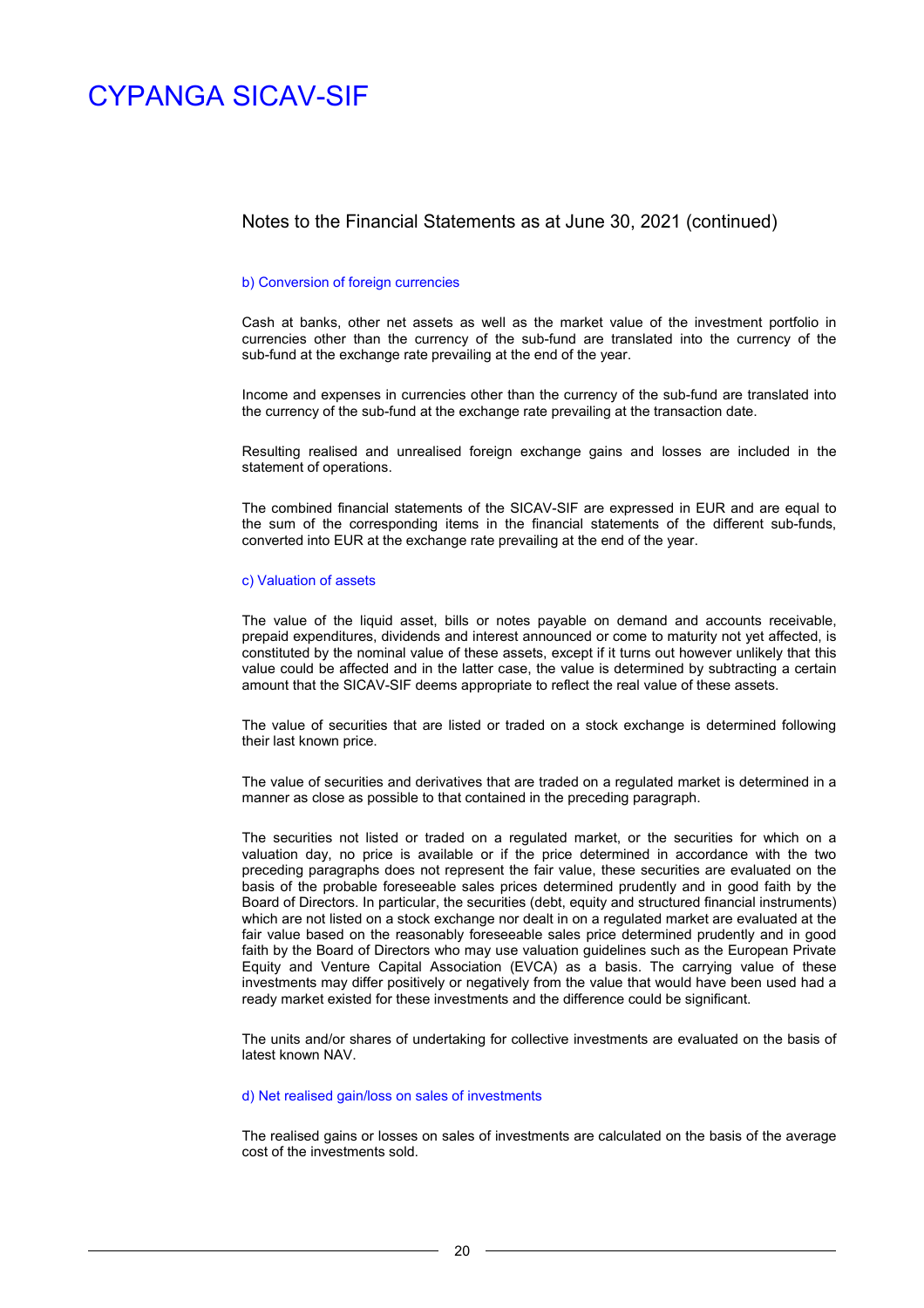### Notes to the Financial Statements as at June 30, 2021 (continued)

#### e) Cost of investment securities

Cost of investment securities in currencies other than the currency of the sub-fund is translated into the currency of the sub-fund at the exchange rate applicable at purchase date.

#### f) Valuation of option contracts

Option contracts are valued by reference to the previous day's closing price on the relevant market; the market prices used are the futures exchanges settlement prices.

#### g) Valuation of forward exchange contracts

The unrealised gains or losses resulting from outstanding forward exchange contracts, if any, are determined on the basis of the forward rates applicable at the year-end and are recorded in the statement of net assets.

#### h) Income

Dividends are recorded at ex-date. Interest is recorded on an accrual basis. Income is recorded net of withholding tax.

#### i) Formation expenses

Formation expenses are capitalised and amortised over a maximum period of five years.

#### j) Transaction fees

The transaction costs represent the costs incurred by each sub-fund in connection with purchases and sales of investments. Transactions costs include brokerage fees, bank commissions, foreign tax, depositary fees and other fees. They are included in the statement of operations.

#### NOTE 3 TAXATION

Under current law and practice, the SICAV-SIF is not liable to any Luxembourg income tax, capital gains tax or wealth tax, nor are dividends (if any) paid by the SICAV-SIF liable to any Luxembourg withholding tax.

The SICAV-SIF is liable in Luxembourg to a subscription tax ("*taxe d'abonnement*") of 0.01 per cent per annum of its net assets attributable to the Shares of each sub-fund. Such tax is payable quarterly and calculated on the NAV of the relevant sub-fund at the end of the relevant quarter. No stamp duty or other tax is payable in Luxembourg on the issue of Shares in the SICAV-SIF.

Dividends and interest on securities issued in other countries (including those issued by target funds) may be subject to withholding taxes imposed by such countries.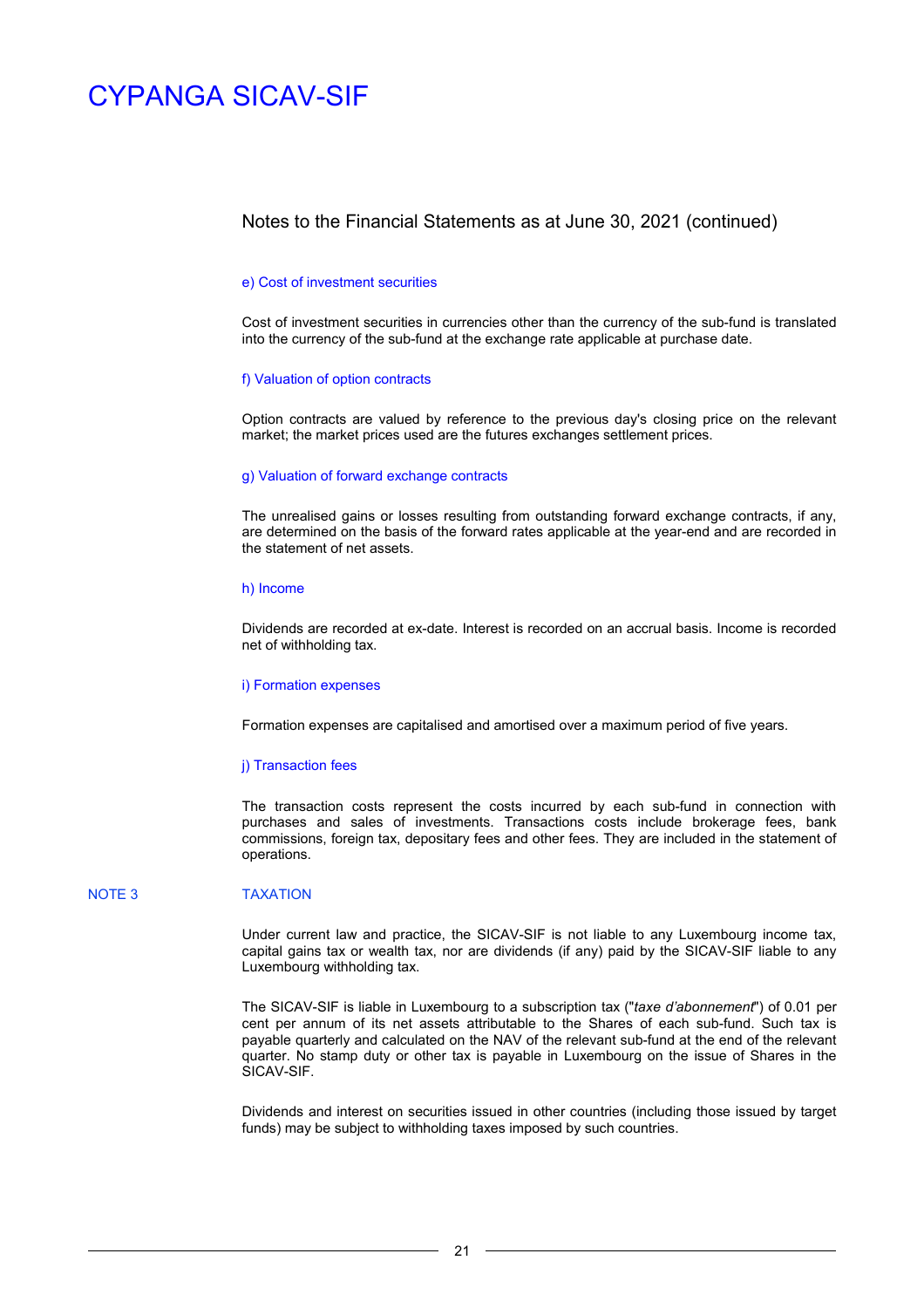### Notes to the Financial Statements as at June 30, 2021 (continued)

#### NOTE 4 INVESTMENT ADVISORY FEE AND MANAGEMENT FEE

The SICAV-SIF pays to the Investment Advisor (until January 31, 2021) and to the AIFM (since February 1, 2021) a commission payable yearly based on the average net assets for the year at the following annual rates:

- CYPANGA SICAV-SIF DIVERSIFIED PORTFOLIO:
	- Classes "A" and "PA" Shares: max. 0.50% per year of the average net assets attributable to these classes.
	- Class "B" and "PB" Shares: max. 1.00% per year of the average net assets attributable to this classes.
	- $\triangleright$  Classes "C" and "PC" Shares: max. 0.50% per year of the average net assets attributable to this classes.
	- Classes "E" and "PE" Shares: max. 0.50% per year of the average net assets attributable to this classes.

#### NOTE 5 LIQUIDITY RISK PREMIUM

For the sub-fund CYPANGA SICAV-SIF - DIVERSIFIED PORTFOLIO - Class "A" Shares, Class "B" Shares, Class "C" Shares and Class "E" Shares (the "Liquid Classes") are subject to a Liquidity Risk Premium deducted from the Gross Monthly Performance. The Classes receive a minimum of 90% of the Gross Monthly Performance attributable to the Classes when the Gross Monthly Performance is positive, and exactly 100% of the Gross Monthly Performance attributable to the Classes when the Gross Monthly Performance is nil or negative.

Class "Z" shares receive 100% of the Gross Monthly Performance attributable to the Class.

Each Class "P" shares (the "Lock-up Classes") receive a Liquidity Risk Premium at the end of each month, only if the Gross Monthly Performance of the Sub-Fund is positive. This Liquidity Risk Premium comes from the portion of the Gross Monthly Performance normally attributable, pro-rata, to the Liquid Classes but not attributed to them, as explained above.

Each Class P shares receive a portion of this Liquidity Risk Premium in proportion to its assets within the total assets attributable to all the Lock-up Classes of shares. As a consequence, when the Gross Monthly Performance of the Sub-Fund is positive, each class P shares receive more than 100% of the Gross Monthly Performance attributable to the Class, and when the Gross Monthly Performance of the Sub-Fund is nil or negative, each class P shares receive exactly 100% of the Gross Monthly Performance attributable to the Class.

#### NOTE 6 **OTHER FEES PAYABLE**

As at June 30, 2021, the other fees payable include mainly depositary, administration, audit, distribution, domiciliation, service and other payable fees.

#### NOTE 7 EXCHANGE RATE

The following exchange rate was used to establish the combined financial statements of the sub-funds into EUR as at June 30, 2021:

1 EUR = 1.185900 USD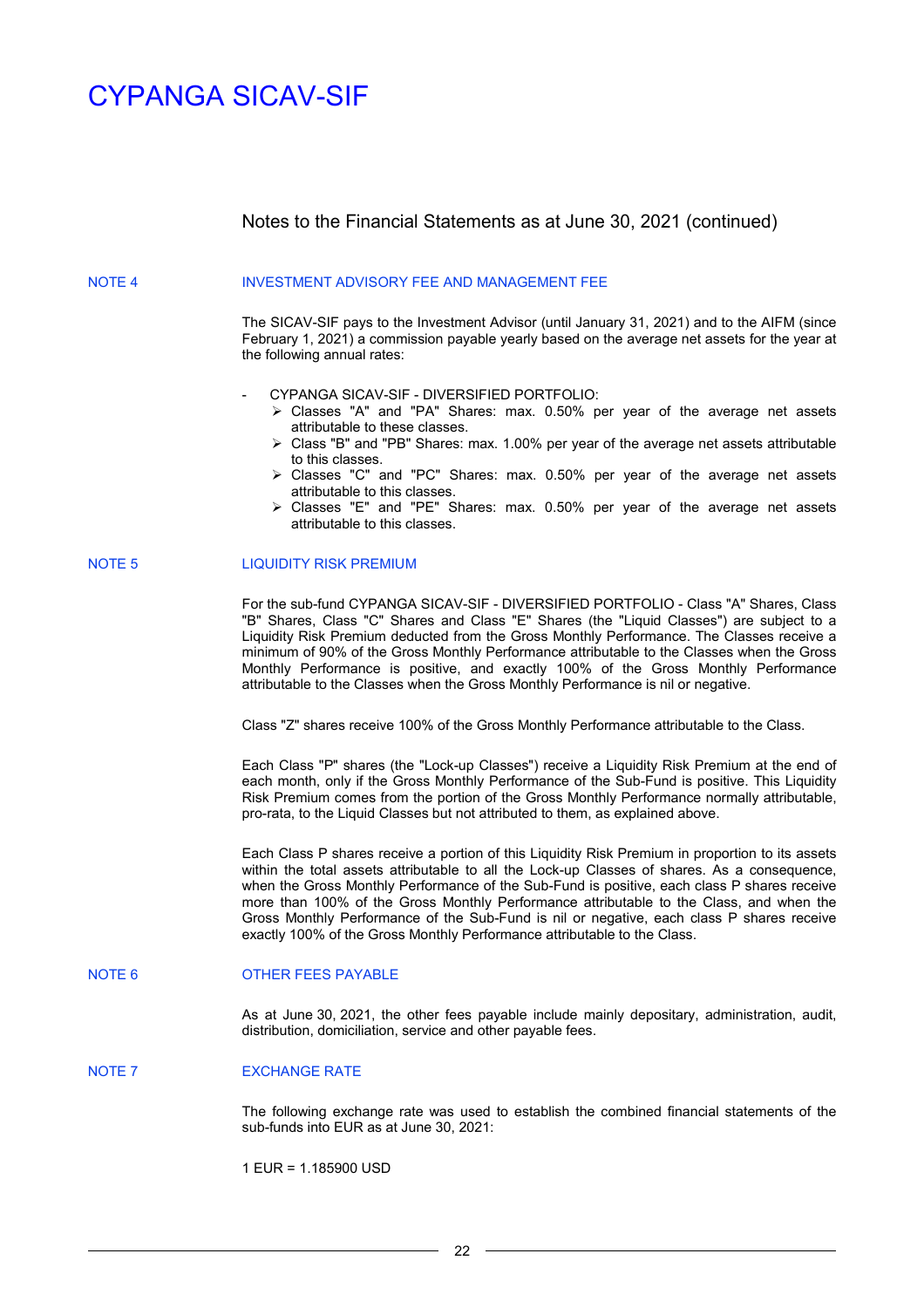### Notes to the Financial Statements as at June 30, 2021 (continued)

#### NOTE 8 FORWARD FOREIGN EXCHANGE CONTRACTS

Forward foreign exchange contracts on identical currency pairs listed below are aggregated. Only the longest maturity date is shown.

The SICAV had the following forward foreign exchange contracts outstanding as at June 30, 2021:

#### CYPANGA SICAV-SIF - DIVERSIFIED PORTFOLIO

| Currency   | Purchase      | Currency | Sale          | Maturity date |
|------------|---------------|----------|---------------|---------------|
| <b>USD</b> | 14.455.295.87 | EUR      | 12.106.967.85 | 30/07/2021    |

The net unrealised gain on this contract as at June 30, 2021 was EUR 74,786.31 and is included in the statement of net assets.

#### NOTE 9 DETAILS OF THE NET REALISED GAINS/LOSSES ON SALES OF INVESTMENTS

Details of the net realised gains/losses on sales of investments for the year ended June 30, 2021 were as follows:

|                                           |            |              | Realised gain Realised loss | Net realised<br>gain |
|-------------------------------------------|------------|--------------|-----------------------------|----------------------|
| CYPANGA SICAV-SIF - DIVERSIFIED PORTFOLIO | <b>EUR</b> | 4.823.959.51 | -2.980.030.69               | 1.843.928.82         |

#### NOTE 10 DETAILS OF THE CHANGE IN NET UNREALISED APPRECIATION/DEPRECIATION ON **INVESTMENTS**

Details of the change in net unrealised appreciation/depreciation on investments for the year ended June 30, 2021 were as follows:

|                                           |            | <b>Change in</b><br>unrealised<br>appreciation | unrealised<br>depreciation | Change in Change in net<br>unrealised<br>appreciation/<br>depreciation |
|-------------------------------------------|------------|------------------------------------------------|----------------------------|------------------------------------------------------------------------|
| CYPANGA SICAV-SIF - DIVERSIFIED PORTFOLIO | <b>EUR</b> | 13.613.927.61                                  | -2.594.247.07              | 11.019.680.54                                                          |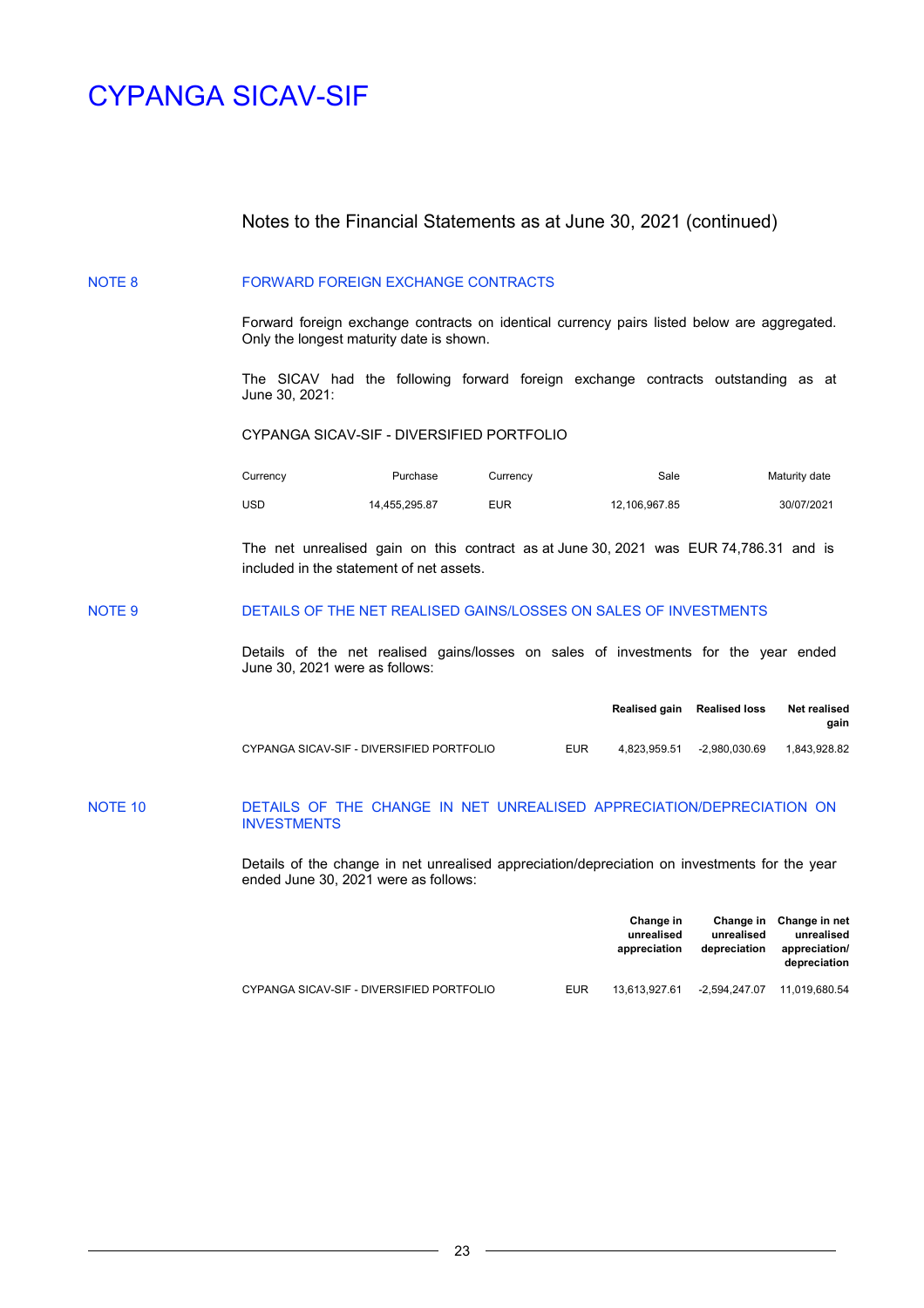### Notes to the Financial Statements as at June 30, 2021 (continued)

### NOTE 11 COMMITMENTS

As at June 30, 2021, the CYPANGA SICAV-SIF - DIVERSIFIED PORTFOLIO sub-fund had the following capital commitment:

|                                                                    | Currency   | Commitment<br>(in investment currency) | Remaining capital to<br>invest<br>(in investment currency) |
|--------------------------------------------------------------------|------------|----------------------------------------|------------------------------------------------------------|
| <b>ACE Buyout III SPC Ltd</b>                                      | <b>USD</b> | 1,500,000                              | 153,668                                                    |
| ACE Buyout IV (Lux) SCSp<br>SICAV-RAIF                             | <b>USD</b> | 1,500,000                              | 1,500,000                                                  |
| AV Invest B                                                        | <b>USD</b> | 750,200                                | 54,560                                                     |
| Echo Fund SCSp                                                     | <b>EUR</b> | 5,000,000                              | 1,666,667                                                  |
| Essling Co-Invest 3 FF                                             | <b>EUR</b> | 1,500,000                              | 246,000                                                    |
| <b>FCPI Entourage France 2</b>                                     | <b>USD</b> | 750,000                                | 525,000                                                    |
| Mak Capital Offshore<br>Distressed Debt Fund I                     | <b>USD</b> | 2,000,000                              | 1,640,494                                                  |
| <b>Marathon Distressed Credit</b><br><b>Fund Europe</b>            | <b>USD</b> | 1,000,000                              | 660,000                                                    |
| Massena Credit II A1 Shares                                        | <b>EUR</b> | 1,500,000                              | 804,438                                                    |
| Massena Opportunities<br>Millésime 1 SCSp                          | <b>EUR</b> | 1,500,000                              | 82,838                                                     |
| Pacific Alliance Asia<br><b>Opportunity Feeder Fund</b><br>Limited | <b>USD</b> | 1,000,000                              | 1,000,000                                                  |
| Themis Fund SCSp                                                   | <b>USD</b> | 2,000,000                              | 1,872,560                                                  |

### NOTE 12 SUBSEQUENT EVENTS

No significant event occurred after the year-end.

 $\overline{\phantom{0}}$